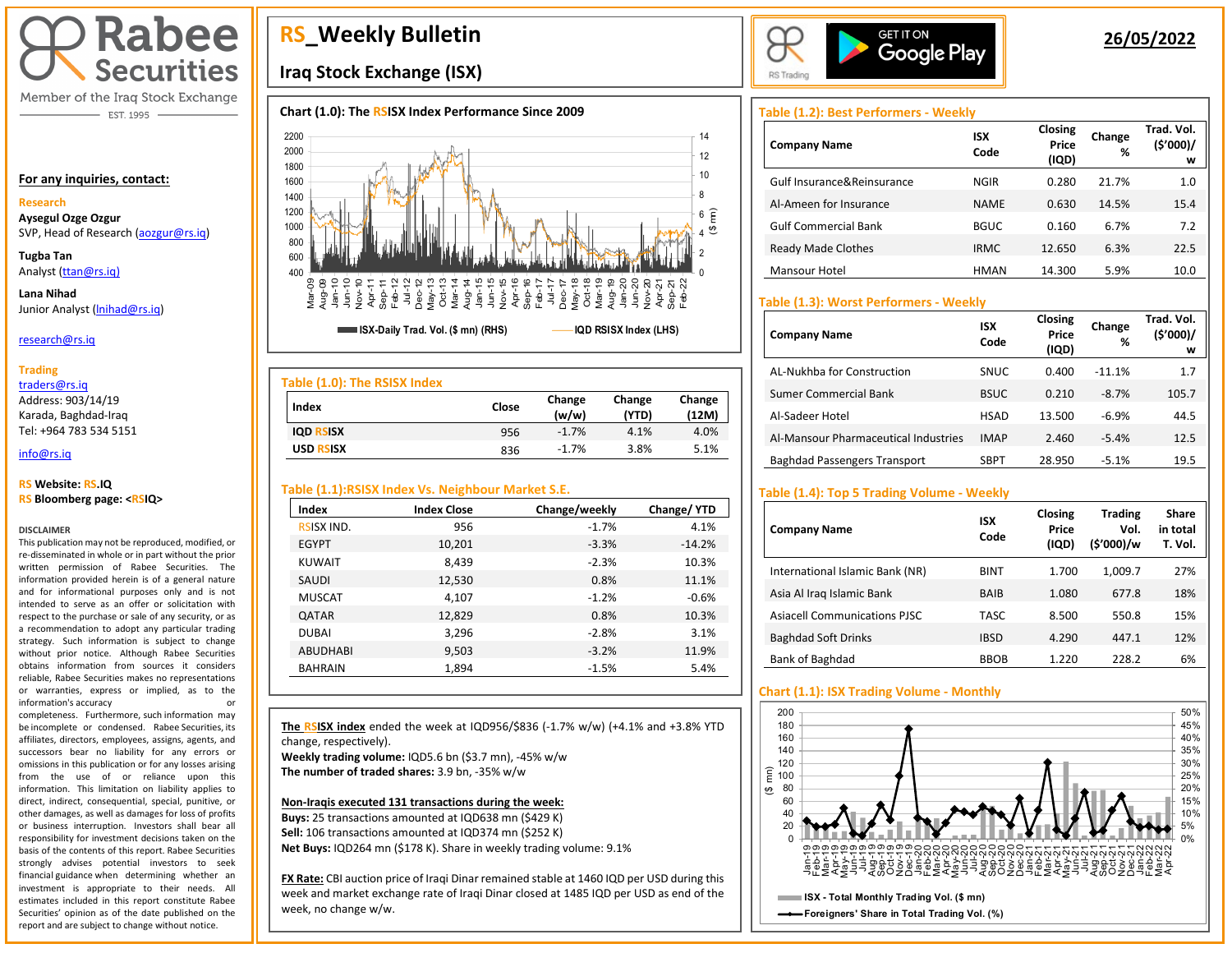



## **Weekly News from Iraq**

#### **Politics**

• President Barham Salih met, on Wednesday, with the Prime Minister (PM) Mustafa Al-Kadhimi. During the meeting, recent developments in politics, the economy and in security-related matters in Iraq were discussed. The meeting placed emphasis on the need to strengthen the authority of the Iraqi state and its security agencies, as this was the best way to achieve stability in the country. (Presidency.iq) • President Barham Salih met, on Tuesday, with the Chair of the Committee on Security and Defense of the European Parliament, Nathalie

Loiseau, alongside her delegation. They discussed how important it was to strengthen the relationship between Iraq and the European Union as there is an essential partnership across all the sectors. (Presidency.iq)

• President Barham Salih met with the Secretary-General of the Kurdistan Islamic Union, Salaheddin Muhammad Bahaaddin alongside his delegation. Recent developments in politics in the country were discussed during the meeting. A solution to the political deadlock must all be found, they agreed, and this should be done through dialogue and in accordance with the Iraqi constitution. (Presidency.iq)

• PM Mustafa Al-Kadhimi received, on Wednesday, the Speaker of Parliament, Mohammed al-Halbousi. During the meeting, they discussed the overall general situation at the national level, and the latest developments on the security and political levels. (PMO.iq)

• PM Mustafa Al-Kadhimi received, on Tuesday, a phone call from Bulgarian PM Kiril Petkov. During the call, they discussed bilateral cooperation between Baghdad and Sofia in the fields of security and defense, and ways of transferring Bulgarian expertise in the field of military manufacturing technology to Iraq. (PMO.iq)

• Foreign Minister Fuad Hussein received Matthew Tueller, the US Ambassador, on the occasion of the end of his diplomatic duties in Baghdad. During the meeting, the progress of bilateral relations between Baghdad and Washington during the last period was reviewed, looking forward to witnessing a qualitative improvement in the interests of the two friendly peoples. (INA)

• The World Bank has approved a new \$10 mn project to support Innovations towards Learning in three lagging Iraqi Governorates. (Iraq Business News)

• President of the Kurdistan region, Nechirvan Barzani, said that the main forces in Iraq have managed to reach a common ground to resolve the political deadlock in the country. "We are still in contact with the parties in Iraq and the Kurdistan region to address the ongoing political impasse," the President said. (Shafaq News)

• The United Nations Assistance Mission for Iraq (UNAMI) has invited the political parties in the Kurdistan Region for a joint closed meeting scheduled for this week. "With the KR elections scheduled for 1 October 2022, this meeting provides a welcome and timely opportunity for a direct exchange of views," Jeanine Hennis-Plasschaert said. (Bas News)

#### **Economics**

• An International Monetary Fund (IMF) mission, led by Tokhir Mirzoev, visited to Amman, Jordan, during May 14-18, 2022, to discuss with the Iraqi authorities the recent economic developments, the impact of global events on the economic outlook, and the country's policy priorities. At the conclusion of the visit, Mr. Mirzoev issued the following statement: "The economic recovery is well underway. In 2021, buoyed by the resumption of activity, a more accommodative fiscal stance and stimulus measures by the central bank, real non-oil GDP rebounded by an estimated 20% and is poised to expand by around 5% this year. Oil output is projected to reach its pre-pandemic level and bring overall real GDP growth to 10% in 2022." (IMF, Iraq Business News)

• The Governor of the Central Bank of Iraq (CBI), Mustafa Ghaleb, participated in the closing meeting of the World Bank mission to enhance support for the Iraqi Financial Sector Reforms Program. The mission reviewed the cooperation and support programs provided by the World Bank to the CBI and the Ministry of Finance with the aim of reforming the financial sector and enhancing its role in financing economic development. The World Bank expressed its willingness to assist the relevant Iraqi authorities in building a roadmap for expanding the use of clean energy, stressing the importance of the CBI's initiative to support financing solar energy systems with an amount of IQD1.0 trln. (CBI)

• The Governor of the CBI Mustafa Ghaleb met, on Tuesday, the Governor of the Bank of England during his visit to London to participate in the Conference on Sustaining Economic Growth organized by the IBBC. The two sides stressed the importance of central banks and monetary policies in facing economic challenges, ensuring macroeconomic stability, and supporting economic growth. (CBI)

• The Governor of the CBI Mustafa Ghaleb affirmed the CBI's commitment to support and develop the Iraqi banking sector to expand financing for economic development, develop the electronic payments system, and increase the level of financial inclusion, during his speech at the Conference on Sustaining Economic Growth organized by the IBBC in London. (CBI)

• Oil Minister Ihsan Abdul-Jabbar Ismail met in Paris, the CEO of the French TotalEnergies Company, Patrick Pouyanne. During the meeting, they discussed programs, job opportunities and joint cooperation in the implementation of oil and energy sector projects, and agreed on timings for the implementation of a number of joint projects. (INA)

• Minister of Finance Ali Allawi said that "the devaluation of the Iraqi dinar led to the preservation of foreign currency reserves with the Central Bank of Iraq after the low and critical levels that reached in late 2020," noting that "the recovery in oil prices and wise financial management have helped reserves become \$70 bn by April." He added, "It is expected that the continued recovery of oil prices will increase these reserves to more than \$90 bn by the end of 2022, which is a record level for Iraq." (INA)

• Ministry of Finance has allocated IQD1.0 bn (£700 K) to Anbar Governorate to complete procedures relating to the Arar border crossing. The border post with Saudi Arabia was re-opened in late 2020 following a 30-year closure. Improving trade links between the two countries has been a priority for both governments. (Iraq Business News)

• Minister of Foreign Affairs, Fuad Hussein, discussed climate changes and dust storms that hit Iraq and Iran in the past days, with the Iranian Minister of Foreign Affairs, Hossein Amir-Abdollahian, during a phone call on Tuesday. The two ministers agreed on holding a meeting between an Iraqi technical delegation and an Iranian one, in Baghdad, to study the future challenges both countries face. (Iraqi News)

• Iraq is planning to build a 750-MW solar energy project in Al-Muthanna. Electricity Minister Adel Karim said the project would be supported by "several secondary stations", to help meet the need for electricity. The announcement follows major contracts over the past year with companies such as Masdar, Scatec and TotalEnergies. (Iraq Business News)

• The Director of the Credit Department at the Agricultural Cooperative Bank of Iraq, Hussein Hekmat Al-Ghabban, has said that loans of up to IQD3 bn (\$2 mn) are available to farmers to support a range of agricultural and livestock projects. (Iraq Business News)

• Kurdistan Region PM Masrour Barzani on Tuesday met with UAE Cabinet Affair Minister, the Minister of Economy, and UAE Minister of State for Foreign Trade. The meeting was held on the sidelines of the annual summit of the World Economic Forum in Davos, where they discussed developing ties in various sectors. (Bas News)

#### **Iraq Stock Exchange**

• ISX suspended trading of Asiacell (TASC) starting May 24 due to the AGM that will be held on May 28 to discuss and approve 2021 annual financial statements and discuss dividend distribution.

İ

 $\overline{\phantom{a}}$ 

• New shares of Al- Al-Ameen Insurance (NAME) from the capital increase to IQD4.69 bn through 18.8% rights issue and 4.0% bonus issue resumed trading on May 22. ISX will suspend trading of NAME starting Jun. 15 due to the AGM that will be held on Jun. 20 to discuss and approve 2021 annual financial statements and increasing the company's capital.

• Union Bank of Iraq (BUOI) resumed trading May 22 after being suspended from trading for its AGM (May 14) in which they discussed and approved 2020 and 2021 annual financial statements.

• Mansour Hotel (HMAN) resumed trading May 22 after being suspended from trading for its AGM (May. 9) in which they discussed and approved 2020 annual financial statements.

• ISX suspended trading of Zain Al-Iraq Islamic Bank for Investment (BZII) starting May 22 due to the AGM that will be held on May 25 to discuss and approve 2017 – 2020 annual financial statements.

• ISX suspended trading of Middle East Producing & Marketing – Fish (AMEF) starting May 24 due to the GA that will be held on May 26 to elect five original and five alternative board members.

• Iraqi Date Processing and Marketing (IIDP) resumed trading on May 24 after being suspended from trading due to its GA that was planned to be held on Apr. 7 to elect new members; however, the meeting was not held due to lack of quorum. ISX suspended trading of IIDP starting May 25 due to the GA that will be held on May 30 to elect new board members; however, IIDP resumed trading on May 26 due to the suspended proceedings related to GA for editing purposes.

• ISX suspended trading of Al Janoob Islamic Bank (BJAB) starting May 25 due to the AGM that will be held on May 30 to discuss and approve 2021 annual financial statements.

• Mamoura Real-estate Investment (SMRI) resumed trading May 25 after being suspended from trading for its AGM (May 18) in which they discussed and approved 2021 annual financials and decided to distribute 6% cash dividends (IQD0.06 per share, 2.0% dividend yield).

• The AGM of Al-Ameen Financial Investment (VAMF) has been postponed to May 30 due to lack of quorum.

• ISX will suspend trading of Ameen Al-Iraq Islamic Bank (BAME) starting May 31 due to the GA that will be held on Jun. 5 to discuss increasing the company's capital from IQD200 bn to IQD250 bn through 25% rights issue.

• ISX will suspend trading of Al-Taif Islamic Bank (BTIB) starting Jun. 7 due to the AGM that will be held on Jun. 12 to discuss and approve 2021 annual financial statements and dividend distribution.

• ISX will suspend trading of Al-Sadeer Hotel (HSAD) starting Jun. 12 due to the AGM that will be held on Jun. 15 to discuss and approve 2018 and 2019 annual financial statements.

• Subscription on the capital increase of Al-Mashreq Al-Arabi Islamic Bank for Investment (BAMS) through 25% rights issue from IQD200 bn to IQD250 bn issue ended on May 18. Only 24.1 bn shares were subscribed on.

• Al Mustashar Islamic Bank for Investment & Finance (BMUI) has completed the legal procedures for its capital increase to IQD250 bn through 3.5% bonus issue (IQD7 bn shares) and 21.5% rights issue (IQD43 bn shares).

• The ISC approved Ishtar Hotel (HISH) request to extend the period of the company's new shares to resume trading by one month starting from May 12, 2022.

• Baghdad Hotel (HBAG) started distributing cash dividends for the year 2020 on May 25.

#### **Table (1.5): Financial Statement Announcements (this week)**

| Sector / Company Name              | <b>ISX Code</b> | Profit (Loss) Before Tax (IQD '000) |              |                     | Profit (Loss) Before Tax (\$) |                               |                     |  |  |  |  |
|------------------------------------|-----------------|-------------------------------------|--------------|---------------------|-------------------------------|-------------------------------|---------------------|--|--|--|--|
|                                    |                 | 3M21                                |              | 3M22 Y/Y Change (%) | 3M21                          |                               | 3M22 Y/Y Change (%) |  |  |  |  |
| <b>Banking Sector</b>              |                 |                                     |              |                     |                               |                               |                     |  |  |  |  |
| Al-Arabiya Islamic Bank            | <b>BAAI</b>     | $-391,850$                          | $-401.737$   |                     | $-267,609$                    | $-272.218$                    |                     |  |  |  |  |
| Economy Bank                       | <b>BFFI</b>     | 2,155,000                           | 223,000      | $-90%$              | 1,471,729                     | 151.106                       | $-90%$              |  |  |  |  |
| Al-Qurtas Islamic Bank             | <b>BQUR</b>     | $-347.366$                          | 407,645      |                     | $-237.229$                    | 276.222                       |                     |  |  |  |  |
| <b>Industry Sector</b>             |                 |                                     |              |                     |                               |                               |                     |  |  |  |  |
| Ready Made Clothes                 | <b>IRMC</b>     | 42.764                              | 21,325       | $-50%$              | 29,205                        | 14.450                        | $-51%$              |  |  |  |  |
| <b>Hotel&amp;Tourism Sector</b>    |                 |                                     |              |                     |                               |                               |                     |  |  |  |  |
| Karbala Hotels                     | <b>HKAR</b>     | $-1.198$                            | $-4,506$     |                     | $-818$                        | $-3.053$                      |                     |  |  |  |  |
| <b>Investment Sector</b>           |                 |                                     |              |                     |                               |                               |                     |  |  |  |  |
| Al-Zawraa for Financial Investment | V7AF            | $-14.197$                           | $-3.953$     |                     | $-9.696$                      | $-2.678$                      |                     |  |  |  |  |
| Average IQD/US\$**                 |                 |                                     |              |                     | 1.464                         | 1.476                         | 1%                  |  |  |  |  |
| Sector / Company Name              | <b>ISX Code</b> | Profit (Loss) Before Tax (IQD '000) |              |                     |                               | Profit (Loss) Before Tax (\$) |                     |  |  |  |  |
|                                    |                 | <b>FY20</b>                         |              | FY21 Y/Y Change (%) | <b>FY20</b>                   |                               | FY21 Y/Y Change (%) |  |  |  |  |
| <b>Banking Sector</b>              |                 |                                     |              |                     |                               |                               |                     |  |  |  |  |
| Asia Al Irag Islamic Bank          | BAIB*           | 849.858                             | $-1.073.210$ |                     | 681.724                       | $-725.219$                    |                     |  |  |  |  |
| Al-Mashreg Al-Arabi Islamic Bank   | BAMS*           | 2.140.643                           | 655.125      | $-69%$              | 1,717,141                     | 442.699                       | $-74%$              |  |  |  |  |
| Flaf Islamic Bank                  | BELF*           | 3.782.533                           | 819.357      | $-78%$              | 3.034.202                     | 553.678                       | $-82%$              |  |  |  |  |
| Investment Bank of Iraq            | BIBI*           | 5.526.426                           | 1,121,841    | $-80%$              | 4,433,086                     | 758.081                       | $-83%$              |  |  |  |  |
| Iragi Islamic Bank                 | BIIB*           | 18.011.102                          | 9.462.543    | $-47%$              | 14.447.813                    | 6.394.290                     | $-56%$              |  |  |  |  |
| Al-Qurtas Islamic Bank             | BQUR*           | 3,323,608                           | 898.468      | $-73%$              | 2,666,071                     | 607.138                       | $-77%$              |  |  |  |  |
| <b>Hotel&amp;Tourism Sector</b>    |                 |                                     |              |                     |                               |                               |                     |  |  |  |  |
| Babylon Hotel                      | HBAY*           | 1,933,362                           | 4,731,283    | 145%                | 1,550,869                     | 3, 197, 153                   | 106%                |  |  |  |  |
| <b>Investment Sector</b>           |                 |                                     |              |                     |                               |                               |                     |  |  |  |  |
| Al-Zawraa for Financial Investment | V7AF*           | $-71.074$                           | $-45.053$    |                     | $-57,013$                     | $-30.444$                     |                     |  |  |  |  |
| Average IQD/US\$**                 |                 |                                     |              |                     | 1.247                         | 1.480                         | 19%                 |  |  |  |  |

*Source: Iraq Stock Exchange (ISX), Iraqi Securities Commission (ISC), Rabee Securities (RS)*

*\* We calculate average IQD/US\$ by calculating the average market price of IQD*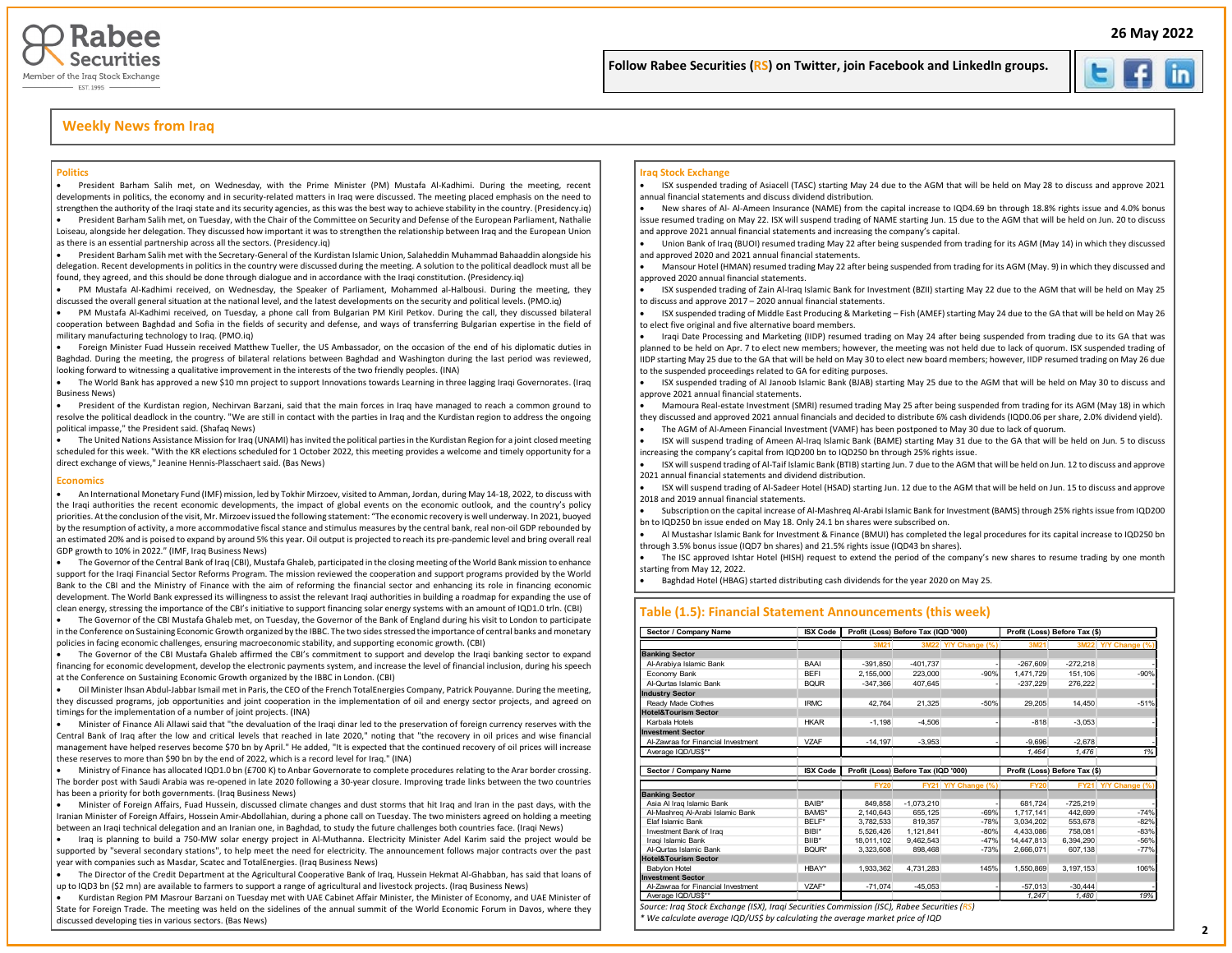

## **Weekly Charts and Tables**

#### **Table (1.6): Iraq Stock Exchage (ISX) Dividend Yields**

| Iraq Stock Exchange (ISX) - Dividend Yields                                           |      |      |      |      |                     |
|---------------------------------------------------------------------------------------|------|------|------|------|---------------------|
|                                                                                       |      |      |      |      | <b>Last Twelve-</b> |
|                                                                                       | 2018 | 2019 | 2020 | 2021 | <b>Months</b>       |
| Average Dividend Yield (%) of All ISX Stocks                                          | 1.5% | 1.1% | 0.9% | 0.7% | 0.6%                |
| Average Dividend Yield (%) of Non-Zero Dividend Yields of ISX Stocks                  | 5.2% | 4.8% | 4.8% | 4.3% | 4.1%                |
| Average Dividend Yield (%) of All Top-20 ISX Stocks (by Mcap)                         | 2.2% | 1.7% | 2.1% | 1.0% | 0.6%                |
| Average Dividend Yield (%) of Non-Zero Dividend Yields of Top-20<br><b>ISX stocks</b> | 4.8% | 3.8% | 4.8% | 7.0% | 6.4%                |

*\*As of Today*

*Note: While calculating the dividend yields for the ISX for different periods, we grouped the ISX listed companies based on the date when the shares resumed trading following the dividend distribution decision taken in the AGM.* 

#### **Table (1.7): Recent Dividend Distributions by ISX Listed Companies**

| <b>Company Name</b>                     | <b>ISX</b>  | Ex-dividend Ex-dividend |             | <b>Dividend</b> | <b>Dividend</b> |
|-----------------------------------------|-------------|-------------------------|-------------|-----------------|-----------------|
|                                         | Code        | date                    | date price  |                 | Yield           |
|                                         |             |                         | (IQD/share) | (IQD/share)     | (%)             |
| Iraqi Agr. Products Marketing Meat      | <b>AIPM</b> | 4-Feb-21                | 4.60        | 0.050           | 1.1%            |
| Iraqi Agricultural Products             | AIRP        | 23-Dec-20               | 12.65       | 0.500           | 4.0%            |
| Iraqi for Seed Production               | <b>AISP</b> | $4$ -Jul-21             | 11.60       | 0.600           | 5.2%            |
| Middle East Producing & Mark. - Fish    | AMEF        | $2-May-21$              | 11.45       | 0.050           | 0.4%            |
| Commercial Bank of Iraq                 | <b>BCOI</b> | $21$ -Jan- $21$         | 0.43        | 0.025           | 5.8%            |
| Al-Mansour Bank                         | <b>BMNS</b> | 20-Jun-21               | 0.58        | 0.060           | 10.3%           |
| National Bank of Iraq                   | <b>BNOI</b> | 11-Mar-21               | 0.87        | 0.080           | 9.2%            |
| Al-Taif Islamic Bank                    | <b>BTIB</b> | 15-Jul-21               | 1.00        | 0.000056        | 0.000056        |
| <b>Trust International Islamic Bank</b> | <b>BTRU</b> | 23-Mar-22               | 0.35        | 0.010           | 2.9%            |
| <b>Baghdad Hotel</b>                    | <b>HBAG</b> | 27-Mar-22               | 8.80        | 0.280           | 3.2%            |
| <b>Baghdad Hotel</b>                    | <b>HBAG</b> | 8-Dec-20                | 8.00        | 0.500           | 6.3%            |
| <b>Babylon Hotel</b>                    | <b>HBAY</b> | $1-Nov-21$              | 84.00       | 1.750           | 2.1%            |
| <b>National for Tourist Investments</b> | <b>HNTI</b> | 26-Apr-21               | 8.19        | 0.190           | 2.3%            |
| <b>Baghdad Soft Drinks</b>              | <b>IBSD</b> | 17-Apr-22               | 4.72        | 0.250           | 5.3%            |
| <b>Baghdad Soft Drinks</b>              | <b>IBSD</b> | 25-Feb-21               | 4.60        | 0.200           | 4.3%            |
| <b>Al-Khazer Construction Materials</b> | <b>IKHC</b> | $1-Sep-21$              | 0.80        | 0.100           | 12.5%           |
| AL-Kindi of Veterinary Vaccines Drugs   | <b>IKLV</b> | $1$ -Jun-21             | 1.60        | 0.020           | 1.3%            |
| Ready Made Clothes                      | <b>IRMC</b> | 30-Nov-21               | 14.06       | 0.070           | 0.5%            |
| Ready Made Clothes                      | <b>IRMC</b> | $5 - Jan - 21$          | 10.73       | 0.070           | 0.7%            |
| Al-Ameen Estate Investment              | <b>SAEI</b> | 22-Jun-21               | 0.77        | 0.030           | 3.9%            |
| <b>Baghdad Passengers Transport</b>     | <b>SBPT</b> | 9-Aug-21                | 29.61       | 1.400           | 4.7%            |
| Mamoura Real-estate                     | <b>SMRI</b> | 12-May-22               | 2.99        | 0.060           | 2.0%            |
| <b>Asiacell Communications PJSC</b>     | <b>TASC</b> | 27-Sep-21               | 9.42        | 0.700           | 7.4%            |

*Note:According to Iraqi securities rules, the ex-date is the last trading session before the Annual General Assembly Meeting (AGM). Shareholders who own the shares before or at the market close on the ex-date have the right to receive dividend and/or bonus shares and participate in the rights issue at the book value. We calculate dividend yields by dividing dividend per share to the closing price before the AGM.*

*Source: Iraq Stock Exchange (ISX), Iraqi Securities Commission (ISC), Rabee Securities (RS)*



#### **Table (1.8): Iraq's International Bonds**

|      | 2023 Eurobond (Coupon rate: 6.75%,<br>2 times per year, Issue Vol.: \$1.0 bn) | 2028 Eurobond (Coupon rate: 5.80%,<br>2 times per year, Issue Vol.: \$2.7 bn) |
|------|-------------------------------------------------------------------------------|-------------------------------------------------------------------------------|
|      | Price                                                                         | Price                                                                         |
| Last | 98.7                                                                          | 94.0                                                                          |
|      | *As of May 26, 2022, Source: Börse Frankfurt (Frankfurt Stock Exchange)       |                                                                               |

**Recent Data for Public Budget, Inflation, Net Foreign Assets of CBI and Iraq Banking Sector B/S Performance**

#### **Public Budget (in March 2022):**

Public budget revenues: +102% y/y to IQD34.9 trln (around \$23.7 bn) Public budget expenses: +35% y/y to IQD23.5 trln (around \$16.0 bn) Public budget recorded an IQD11.4 trln (around \$7.8 bn) surplus in March 2022 compared to recording an IQD131.7 bn (around \$90.2 mn) deficit in March 2021. (Source[: MoF website\)](http://mof.gov.iq/obs/ar/Pages/obsDocuments.aspx)

**Annual Inflation (March 2022):** +5.2% (y/y change).

**Net Foreign Assets of CBI (as of Apr. 21, 2022):** IQD98.5 trln (\$67.5 bn), +8.5% ytd.

#### **Iraq Banking Sector (As end of February 2022)**

**Total Assets:** IQD159.9 trln (\$18.8 bn), -0.3% ytd.

**Total Deposits**: IQD96.7 trln (\$65.8 bn), +0.6% ytd.

-Saving and fixed deposits: IQD26.2 trln (\$17.8 bn), +1.5% ytd.

-Current deposit accounts: IQD70.5 trln (\$48.0 bn), -2.4% ytd (constituted 72.9% of total banking sector deposits).

**Total Cash Credit Extended by Commercial Banks:** IQD52.5 trln (\$35.7 bn), -0.8% ytd.

-Private sector cash credits: -1.0% ytd to IQD29.3 trln (\$19.9 bn) (constituted 55.7% of total banking sector credits). (Source: CBI - [Economic and Statistic Data Website\)](https://cbiraq.org/)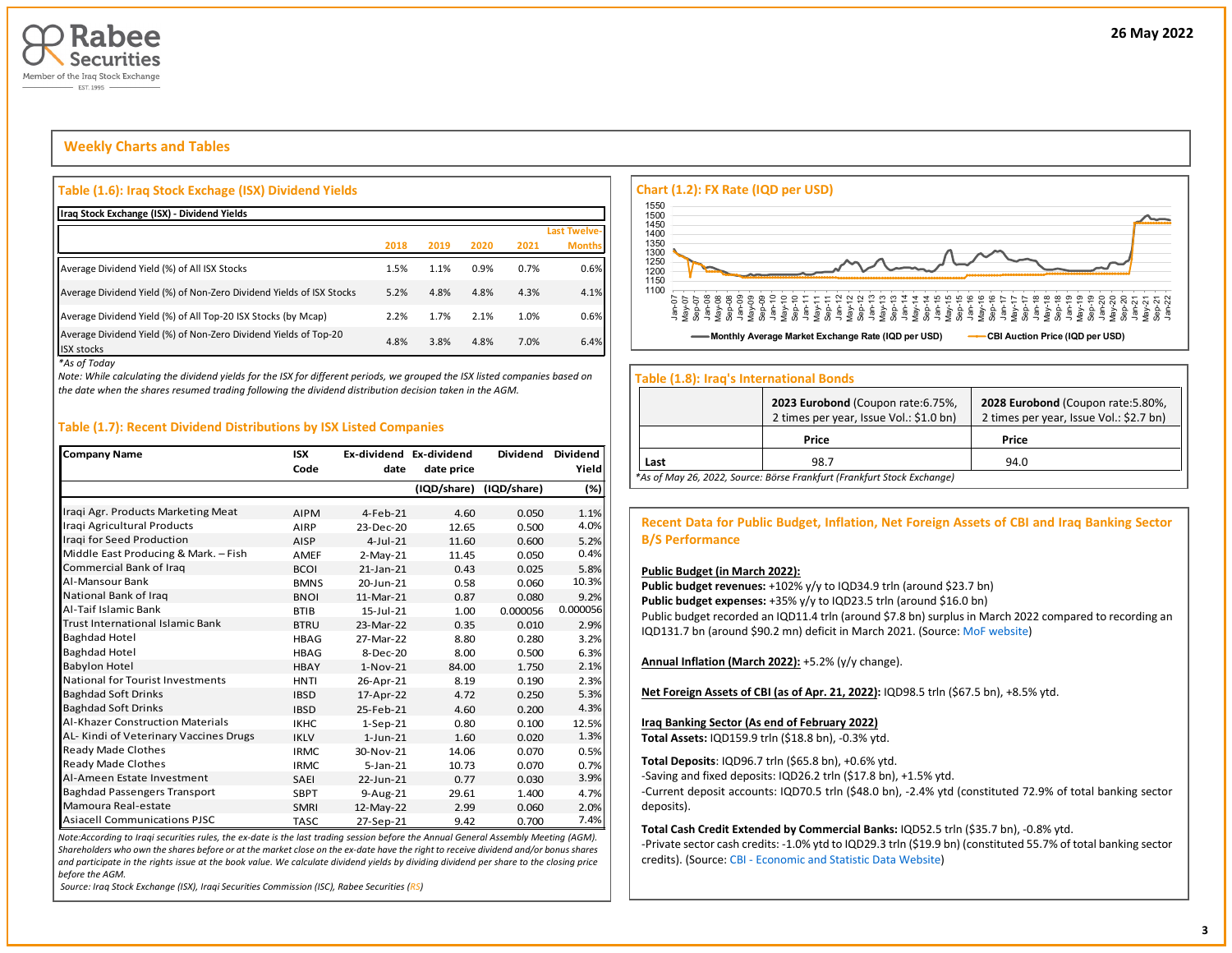## **Weekly Transactions in Brief**

#### **Table (1.9): Performance of Traded Shares**

| Fin.*<br>FY19 FY20 Last* FY19 FY20 Last*<br><b>FY19</b><br>Code<br>(IQD mn)<br>$(S \text{ mn})$<br>(IQD)<br>$(IQD$ mn) $(S$ mn)<br>(%)<br>(%)<br>(IQD'000)<br><b>FY20</b><br>$Last*$<br><b>FY19</b><br><b>FY20</b><br>Last <sup>®</sup><br><b>Telecom Sector</b><br><b>Asiacell Communications PJSC</b><br><b>TASC</b><br>310,000<br>208.8<br>8.50<br>2,635,000 1,774.4<br>13.5%<br>817,966<br>FY21<br>9.3<br>7.9<br>2.0<br>226,395<br>1,372,302<br>1,292,856<br>1,501,087<br>15.6<br>1.8<br>1.8<br>227.837<br>378.753<br>$\mathbf 0$<br><b>TZNI</b><br>1,232.2<br>2.35<br>4,299,989 2,895.6<br>2.2%<br>57.3<br>41.4<br>2.3<br>2,382,339<br>Al-Khatem Telecoms<br>1,829,783<br>9M21<br>61.1<br>1.8<br>1.8<br>101,841<br>124,042<br>54,480<br>1,958,556<br>2,428,860<br>2,139,783<br>6,934,989 4,670.0<br>817,966<br>329,678 350,437 433,233<br>3,330,858<br>3,721,716<br>3,883,426<br>Total<br>1,441<br><b>Banking Sector</b><br><b>BAAI</b><br>193.6<br>$\Omega$<br>3M22<br>1.2<br>Al-Arabiya Islamic Bank (NR)<br>250,000<br>168.4<br>1.15<br>287,500<br>m.d.<br>m.d.<br>n.v.<br>12<br>1.2<br>384<br>358<br>$-402$<br>249,150<br>249,510<br>246,037<br>BAIB<br>168.4<br>1.08<br>1,006,560<br>3M22 807.6 299.0 1,028.3<br>160<br>850<br>249,166<br>Asia Al Iraq Islamic Bank<br>250,000<br>270,000<br>181.8<br>0. Z<br>14<br>1.1<br>1,004<br>148,513<br>149,235<br>÷.<br>Ameen Al-Iraq Islamic Bank (NR)<br><b>BAME</b><br>200,000<br>134.7<br>1.00<br>200,000<br>134.7<br>$\Omega$<br>FY21<br>$-730$<br>$-1,943$<br>18<br>99,172<br>97,228<br>150,040<br>n.a.<br>n.v<br>n.a.<br>1.0<br>n.a.<br>n.a.<br><b>BAMS</b><br>250,000<br>168.4<br>$\circ$<br>$-1,689$<br>1,418<br>148,823<br>Al-Mashreq Al-Arabi Islamic Bank (NR)***<br>3M22<br>2,141<br>96,986<br>201,199<br>n.a.<br>n.a<br>n.a.<br>n.a.<br>n.a.<br>n.a<br><b>BANS</b><br>168.4<br>1.00<br>250,000<br>168.4<br>$\Omega$<br>428<br>243,777<br>Al-Ansari Isl. Bank for Inv.&Fin. (NR)<br>250,000<br>FY21<br>$-932$<br>1,337<br>243,419<br>244,984<br>n.a<br>n.a<br>n.a.<br>n.a<br><b>BASH</b><br>939<br>Ashur International Bank<br>250,000<br>168.4<br>0.41<br>102,500<br>69.0<br>$-4.7%$<br>$-6.8%$<br>9M21<br>12.9<br>47<br>10.7<br>0.2<br>0.3<br>0.4<br>5,675<br>19,271<br>9,884<br>258,681<br>273,564<br>281,735<br><b>BBAY</b><br>$\Omega$<br>250,000<br>168.4<br>0.10<br>25,000<br>16.8<br>3M22<br>0.1<br>0.1<br>0.1<br>1,581<br>$-6,864$<br>459<br>273,170<br>257,255<br><b>Babylon Bank</b><br>20.8<br>n.v<br>n.v.<br>251,848<br><b>BBOB</b><br>168.4<br>338,867<br>278,436<br>Bank of Baghdad<br>250,000<br>1.22<br>305,000<br>205.4<br>$-0.8%$<br>18.4%<br>3M22<br>10.3<br>5.1<br>10.3<br>0.3<br>0.4<br>1.0<br>10,837<br>25,775<br>12,398<br>273,641<br>318,872<br><b>BCIH</b><br>916<br>Cihan Bank for Islamic & Finance<br>255,000<br>171.7<br>2.29<br>583,950<br>393.2<br>3M22<br>2.2<br>2.1<br>2.0<br>593<br>3,925<br>898<br>291,502<br>277,986<br>288,607<br>m.d.<br>175.2<br>84.9<br>$\sim$<br><b>BCOI</b><br>168.4<br>90.9<br>$-3.6%$<br>$-12.9%$<br>10,695<br>6,554<br>13,009<br>271,929<br>Commercial Bank of Iraq<br>250,000<br>0.54<br>135,000<br>FY21<br>17.5<br>3.1<br>10.4<br>0.4<br>0.4<br>0.4<br>40,366<br>307,755<br>314,543<br><b>BDSI</b><br>168.4<br>0.13<br>Dar Es Salaam Inv. Bank (NR)***<br>250,000<br>32,500<br>21.9<br>$\Omega$<br>3M18<br>2,770<br>82,201<br>n.a.<br>n.a.<br>n.v.<br>0.4<br>n.a<br>n.a<br><b>BEFI</b><br>168.4<br>0.53<br>255,463<br>250,106<br>Economy Bank (NR)<br>250,000<br>132,000<br>88.9<br>$\Omega$<br>FY21<br>31.7<br>23.1<br>0.5<br>0.5<br>0.5<br>5,013<br>4,904<br>223<br>256,017<br>n.a.<br><b>BELF</b><br>168.4<br>0.41<br>102,500<br>69.0<br>$-6.8%$<br>20.7<br>3,783<br>$-577$<br>265,092<br>255,990<br>Elaf Islamic Bank<br>250,000<br>$\Omega$<br>3M22<br>84.4<br>0.2<br>0.3<br>0.4<br>1,218<br>258,710<br>46.7<br><b>BERI</b><br>178.5<br>Erbil Bank for Invest. & Finance (NR)<br>265,000<br>0.11<br>29,150<br>19.6<br>$\Omega$<br>FY21<br>0.2<br>0.1<br>0.1<br>$-3,897$<br>$-13,382$<br>$-8,893$<br>269,596<br>275,684<br>266,791<br>n.v.<br>n.v<br>n.v<br><b>BGUC</b><br>300,000<br>202.0<br>0.16<br>48,000<br>32.3<br>6.7%<br>6.7%<br>10,725<br>3M22<br>106<br>$-1,380$<br>307,172<br>306,498<br><b>Gulf Commercial Bank</b><br>0.1<br>0.1<br>0.2<br>$-3.931$<br>306,709<br>n.v.<br>n.v<br>n.v<br>Investment Bank of Iraq<br>BIBI<br>250,000<br>168.4<br>0.28<br>70,000<br>47.1<br>$-6.7%$<br>8,355<br>3M22<br>12.3<br>55.4<br>0.2<br>0.3<br>17<br>5,526<br>182<br>260,626<br>265,274<br>278,732<br>m.d.<br>0.3<br><b>BIDB</b><br>168.4<br>0.81<br>202,500<br>136.4<br>$\Omega$<br>3M22<br>7,609<br>282,495<br>306,445<br>International Development Bank (NR)<br>250,000<br>39.1<br>14.9<br>9.3<br>0.8<br>0.7<br>0.7<br>6.096<br>16,055<br>269,262<br><b>BIIB</b><br>168.4<br>1.9%<br>8.0%<br>54<br>Iraqi Islamic Bank<br>250,000<br>0.54<br>135,000<br>90.9<br>3M22<br>8.4<br>6.2<br>65.8<br>0.4<br>0.3<br>0.5<br>14,541<br>18,011<br>7,206<br>272,140<br>289,594<br>282,676<br>12.529<br><b>BIME</b><br>250,000<br>168.4<br>0.18<br>45,000<br>30.3<br>$-10.0%$<br>FY21 317.8<br>$-1,687$<br>303<br>267,290<br>264,891<br>265,194<br>Iraqi Middle East Investment Bank<br>174.7<br>0.1<br>0.1<br>0.2<br>194<br>n.v.<br>$\circ$<br>Iraq Noor Islamic Bank (NR)<br><b>BINI</b><br>250,000<br>168.4<br>1.00<br>250,000<br>168.4<br>3M22<br>83.4<br>1.0<br>3,302<br>44<br>$-302$<br>253,686<br>253,585<br>249,085<br>m.d.<br>n.v.<br>0.9<br>1.0<br>$\sim$<br><b>BINT</b><br>443,438<br>298.6<br>1.499.400<br>5.0<br>1,980<br>2,777<br>260,374<br>International Islamic Bank (NR)<br>260,846<br>175.7<br>1.70<br>FY21<br>n.v.<br>312.4<br>217.6<br>4.2<br>1.7<br>$-1.897$<br>98,801<br>100,541<br><b>BJAB</b><br>250,000<br>168.4<br>1.00<br>250,000<br>168.4<br>$\Omega$<br>FY21<br>449.6<br>158<br>654<br>5,902<br>250,835<br>251,329<br>256,219<br>Al Janoob Islamic Bank (NR)<br>49.8<br>1.0<br>1.0<br>1.0<br>m.d.<br>$\sim$<br><b>BKUI</b><br>269.4<br>480,000<br>323.2<br>$-4.0%$<br>$\Omega$<br>400,000<br>400,000<br>Kurdistan International Islamic Bank<br>400,000<br>1.20<br>FY21<br>217.1<br>36.8<br>92.0<br>1.0<br>0.8<br>2.362<br>12.932<br>6,138<br>619,580<br>1.1<br><b>BLAD</b><br>168.4<br>0.27<br>67,500<br>58.8%<br>$\Omega$<br>0.1<br>239,129<br>243, 167<br>Al-Ataa Islamic Bank (NR)<br>250,000<br>45.5<br>9M21<br>21.1<br>0.3<br>0.3<br>$-5,101$<br>$-2,479$<br>4,318<br>241,633<br>$\sim$<br>n.v.<br>n.v.<br><b>Mosul Bank</b><br><b>BMFI</b><br>252,500<br>170.0<br>0.21<br>53,025<br>35.7<br>$-4.5%$<br>40.0%<br>24,390<br>22.6<br>0.2<br>0.1<br>1,853<br>268,461<br>269,589<br>272,852<br>3M22<br>11.8<br>11.5<br>0.2<br>4.022<br>1,709<br><b>BMNS</b><br>250,000<br>168.4<br>0.45<br>112,500<br>75.8<br>$-4.3%$<br>18,673<br>3M22<br>20.3<br>0.5<br>9,743<br>8,126<br>2,686<br>279,661<br>282,740<br>Al-Mansour Bank<br>$-11.8%$<br>20.2<br>12.2<br>0.6<br>0.4<br>286,555<br>Al Mustashar Islamic Bank (NR)<br>168.4<br><b>BMUI</b><br>250,000<br>168.4<br>1.00<br>250,000<br>$\Omega$<br>3M22<br>46.3<br>1.0<br>3,599<br>6,005<br>152,075<br>157,479<br>250,392<br>n.a<br>n.v<br>1.6<br>National Islamic Bank<br><b>BNAI</b><br>251.000<br>169.0<br>1.02<br>256,020<br>172.4<br>2.0%<br>$\circ$<br>3M22 100.3 121.6<br>0.7<br>0.9<br>2.035<br>402<br>279.186<br>275,075<br>274.944<br>187.3<br>0.9<br>3.022<br><b>BNOI</b><br>168.4<br>190.2<br>0.9%<br>67.638<br>National Bank of Iraq<br>250,000<br>1.13<br>282,500<br>$-8.1%$<br>3M22<br>16.6<br>11.6<br>8.7<br>0.6<br>0.7<br>0.9<br>11,467<br>24,708<br>12,628<br>256,642<br>307,295<br>321,734<br>North Bank<br><b>BNOR</b><br>300,000<br>202.0<br>0.09<br>27,000<br>18.2<br>$\circ$<br>3M22<br>0.1<br>0.1<br>$-12.549$<br>$-2.962$<br>$-1.754$<br>265.428<br>262.467<br>253,424<br>0.1<br>n.v<br>n.v.<br>n.v.<br><b>BQAB</b><br>40.4<br>Al-Qabedh Islamic Bank (NR)<br>250,000<br>168.4<br>0.24<br>60,000<br>$\Omega$<br>FY21<br>15.0<br>422.7<br>1.0<br>0.2<br>0.2<br>$-4.042$<br>4,629<br>167<br>240,913<br>244,907<br>245,074<br>n.v.<br>Al-Qurtas Islamic Bank (NR)<br><b>BQUR</b><br>250,000<br>168.4<br>1.00<br>250,000<br>168.4<br>$\Omega$<br>3M22<br>89.3<br>1.0<br>1.0<br>1.605<br>3.324<br>408<br>252.051<br>254.851<br>255.974<br>177.5<br>n.a.<br>$\sim$<br>n.a.<br><b>BRAJ</b><br>168.4<br>168.4<br>$\Omega$<br>247,115<br>236,284<br>Al-Rajih Islamic Bank for Inv.&Fin. (NR)<br>250,000<br>1.00<br>250,000<br>3M22<br>51.6<br>1.1<br>3,591<br>$-10,282$<br>792<br>236,692<br>n.a.<br>n.v<br>n.a<br>1.1<br>7.532<br><b>BROI</b><br>250,000<br>168.4<br>0.39<br>97.500<br>65.7<br>2.6%<br>3M22<br>0.3<br>0.3<br>$-5.122$<br>$-3.427$<br>2.454<br>297, 127<br>293.699<br>290.811<br>Credit Bank of Iraq (NR)<br>0.4<br>n.v<br>n.v<br>n.v.<br><b>BRTB</b><br>168.4<br>1.00<br>250,000<br>168.4<br>$\Omega$<br>20.2<br>28.6<br>17.5<br>0.7<br>0.8<br>16,938<br>9,635<br>9,946<br>290,787<br>298,422<br>317,275<br>Region Trade Bank (NR)<br>250,000<br>3M22<br>0.9<br>$\sim$<br><b>BSUC</b><br>250,000<br>168.4<br>0.21<br>52,500<br>35.4<br>$-8.7%$<br>$-44.7%$<br>157,024<br>3M22<br>93.7<br>0.4<br>0.2<br>1,187<br>1,255<br>$-629$<br>269,468<br>262,926<br>263,368<br>Sumer Commercial Bank<br>126.4<br>n.v<br>0.5<br><b>BTIB</b><br>$-23.0%$<br>100,000<br>67.3<br>0.77<br>194,810<br>131.2<br>$\Omega$<br>0.9<br>622<br>2,518<br>859<br>102,081<br>155,848<br>205,458<br>Al Taif Islamic Bank for Invest. & Finance<br>FY21 341.2<br>75.9<br>413.6<br>1.8<br>1.0<br>Trans Iraq Bank for Investment<br><b>BTRI</b><br>264,000<br>177.8<br>1.00<br>264,000<br>177.8<br>$\Omega$<br>3M22<br>1,641<br>3,755<br>$-163$<br>266,941<br>268,194<br>264.652<br>$\sim$<br>133.6<br>61.9<br>n.v.<br>0.7<br>0.7<br>1.0<br><b>BTRU</b><br>0.0%<br>250,000<br>168.4<br>0.34<br>85,000<br>57.2<br>3M22<br>1,972<br>1,019<br>237,112<br>251,439<br>257,285<br>Trust International Islamic Bank (NR)<br>$\Omega$<br>484<br>17.2<br>57.6<br>0.4<br>0.3<br>0.3<br>5,977<br><b>United Bank</b><br><b>BUND</b><br>300,000<br>202.0<br>0.10<br>30,000<br>20.2<br>$-9.1%$<br>3.528<br>FY21<br>53.6<br>15.0<br>0.1<br>0.1<br>0.1<br>$-2.058$<br>540<br>2,352<br>303,472<br>303,635<br>306,169<br>n.v.<br><b>BUOI</b><br>252,000<br>169.7<br>0.27<br>262,683<br>Union Bank (NR)<br>68,040<br>45.8<br>$-6.9%$<br>$\Omega$<br><b>FY21</b><br>67.3<br>0.3<br>0.3<br>1.089<br>1,237<br>263,506<br>264,562<br>44.9<br>85.6<br>0.3<br>1.890<br><b>BWOR</b><br>168.4<br>168.4<br>$\circ$<br>World Islamic Bank (NR)<br>250,000<br>1.00<br>250,000<br>3M22<br>193.4<br>44.4<br>1.0<br>1.0<br>0.9<br>-50<br>1,522<br>2,939<br>251,080<br>252,679<br>266,241<br>÷.<br>n.v.<br>Zain Al-Iraq Islamic Bank (NR)<br><b>BZII</b><br>250,000<br>168.4<br>0.34<br>85,000<br>57.2<br>$\Omega$<br>3M22<br>21.7<br>0.4<br>0.4<br>0.3<br>$-16.539$<br>$-1.192$<br>1.674<br>233.391<br>230,896<br>245,970<br>n.v.<br>n.v.<br>10,900,346<br>3,167,826<br>10,364,084<br>7,340<br>7,364,433<br>4,959<br>61,449 190,625 104,258<br>10,601,303<br>11,557,024<br>Total | <b>ISX</b> | Paid-in Capital | Closing<br>Price | <b>Market Cap</b> | Weekly Chg. | <b>YTD Chg</b> | <b>Trading Vol.</b> |      | P/E |  | P/BV |  | Profit Before Tax (IQD<br>mn |  | BV (IQD mn) | <b>Note</b> |
|----------------------------------------------------------------------------------------------------------------------------------------------------------------------------------------------------------------------------------------------------------------------------------------------------------------------------------------------------------------------------------------------------------------------------------------------------------------------------------------------------------------------------------------------------------------------------------------------------------------------------------------------------------------------------------------------------------------------------------------------------------------------------------------------------------------------------------------------------------------------------------------------------------------------------------------------------------------------------------------------------------------------------------------------------------------------------------------------------------------------------------------------------------------------------------------------------------------------------------------------------------------------------------------------------------------------------------------------------------------------------------------------------------------------------------------------------------------------------------------------------------------------------------------------------------------------------------------------------------------------------------------------------------------------------------------------------------------------------------------------------------------------------------------------------------------------------------------------------------------------------------------------------------------------------------------------------------------------------------------------------------------------------------------------------------------------------------------------------------------------------------------------------------------------------------------------------------------------------------------------------------------------------------------------------------------------------------------------------------------------------------------------------------------------------------------------------------------------------------------------------------------------------------------------------------------------------------------------------------------------------------------------------------------------------------------------------------------------------------------------------------------------------------------------------------------------------------------------------------------------------------------------------------------------------------------------------------------------------------------------------------------------------------------------------------------------------------------------------------------------------------------------------------------------------------------------------------------------------------------------------------------------------------------------------------------------------------------------------------------------------------------------------------------------------------------------------------------------------------------------------------------------------------------------------------------------------------------------------------------------------------------------------------------------------------------------------------------------------------------------------------------------------------------------------------------------------------------------------------------------------------------------------------------------------------------------------------------------------------------------------------------------------------------------------------------------------------------------------------------------------------------------------------------------------------------------------------------------------------------------------------------------------------------------------------------------------------------------------------------------------------------------------------------------------------------------------------------------------------------------------------------------------------------------------------------------------------------------------------------------------------------------------------------------------------------------------------------------------------------------------------------------------------------------------------------------------------------------------------------------------------------------------------------------------------------------------------------------------------------------------------------------------------------------------------------------------------------------------------------------------------------------------------------------------------------------------------------------------------------------------------------------------------------------------------------------------------------------------------------------------------------------------------------------------------------------------------------------------------------------------------------------------------------------------------------------------------------------------------------------------------------------------------------------------------------------------------------------------------------------------------------------------------------------------------------------------------------------------------------------------------------------------------------------------------------------------------------------------------------------------------------------------------------------------------------------------------------------------------------------------------------------------------------------------------------------------------------------------------------------------------------------------------------------------------------------------------------------------------------------------------------------------------------------------------------------------------------------------------------------------------------------------------------------------------------------------------------------------------------------------------------------------------------------------------------------------------------------------------------------------------------------------------------------------------------------------------------------------------------------------------------------------------------------------------------------------------------------------------------------------------------------------------------------------------------------------------------------------------------------------------------------------------------------------------------------------------------------------------------------------------------------------------------------------------------------------------------------------------------------------------------------------------------------------------------------------------------------------------------------------------------------------------------------------------------------------------------------------------------------------------------------------------------------------------------------------------------------------------------------------------------------------------------------------------------------------------------------------------------------------------------------------------------------------------------------------------------------------------------------------------------------------------------------------------------------------------------------------------------------------------------------------------------------------------------------------------------------------------------------------------------------------------------------------------------------------------------------------------------------------------------------------------------------------------------------------------------------------------------------------------------------------------------------------------------------------------------------------------------------------------------------------------------------------------------------------------------------------------------------------------------------------------------------------------------------------------------------------------------------------------------------------------------------------------------------------------------------------------------------------------------------------------------------------------------------------------------------------------------------------------------------------------------------------------------------------------------------------------------------------------------------------------------------------------------------------------------------------------------------------------------------------------------------------------------------------------------------------------------------------------------------------------------------------------------------------------------------------------------------------------------------------------------------------------------------------------------------------------------------------------------------------------------------------------------------------------------------------------------------------------------------------------------------------------------------------------------------------------------------------------------------------------------------------------------------------------------------------------------------------------------------------------------------------------------------------------------------------------------------------------------------------------------------------------------------------------------------------------------------------------------------------------------------------------------------------------------------------------------------------------------------------------------------------------------------------------------------------------------------------------------------------------------------------------------------------------------------------------------------------------------------------------------------------------------------------------------------------------------------------------------------------------------------------------------------------------------------------------------------------------------------------------------------------------|------------|-----------------|------------------|-------------------|-------------|----------------|---------------------|------|-----|--|------|--|------------------------------|--|-------------|-------------|
|                                                                                                                                                                                                                                                                                                                                                                                                                                                                                                                                                                                                                                                                                                                                                                                                                                                                                                                                                                                                                                                                                                                                                                                                                                                                                                                                                                                                                                                                                                                                                                                                                                                                                                                                                                                                                                                                                                                                                                                                                                                                                                                                                                                                                                                                                                                                                                                                                                                                                                                                                                                                                                                                                                                                                                                                                                                                                                                                                                                                                                                                                                                                                                                                                                                                                                                                                                                                                                                                                                                                                                                                                                                                                                                                                                                                                                                                                                                                                                                                                                                                                                                                                                                                                                                                                                                                                                                                                                                                                                                                                                                                                                                                                                                                                                                                                                                                                                                                                                                                                                                                                                                                                                                                                                                                                                                                                                                                                                                                                                                                                                                                                                                                                                                                                                                                                                                                                                                                                                                                                                                                                                                                                                                                                                                                                                                                                                                                                                                                                                                                                                                                                                                                                                                                                                                                                                                                                                                                                                                                                                                                                                                                                                                                                                                                                                                                                                                                                                                                                                                                                                                                                                                                                                                                                                                                                                                                                                                                                                                                                                                                                                                                                                                                                                                                                                                                                                                                                                                                                                                                                                                                                                                                                                                                                                                                                                                                                                                                                                                                                                                                                                                                                                                                                                                                                                                                                                                                                                                                                                                                                                                                                                                                                                                                                                                                                                                                                                                                                                                                                                                                                                                                                                                                                                                                                                                                                                                                                                                                                                                                                                                                                                                                                                                                                                                                                                                                                                                                                                                                                                                          |            |                 |                  |                   |             |                |                     | Last |     |  |      |  |                              |  |             |             |
|                                                                                                                                                                                                                                                                                                                                                                                                                                                                                                                                                                                                                                                                                                                                                                                                                                                                                                                                                                                                                                                                                                                                                                                                                                                                                                                                                                                                                                                                                                                                                                                                                                                                                                                                                                                                                                                                                                                                                                                                                                                                                                                                                                                                                                                                                                                                                                                                                                                                                                                                                                                                                                                                                                                                                                                                                                                                                                                                                                                                                                                                                                                                                                                                                                                                                                                                                                                                                                                                                                                                                                                                                                                                                                                                                                                                                                                                                                                                                                                                                                                                                                                                                                                                                                                                                                                                                                                                                                                                                                                                                                                                                                                                                                                                                                                                                                                                                                                                                                                                                                                                                                                                                                                                                                                                                                                                                                                                                                                                                                                                                                                                                                                                                                                                                                                                                                                                                                                                                                                                                                                                                                                                                                                                                                                                                                                                                                                                                                                                                                                                                                                                                                                                                                                                                                                                                                                                                                                                                                                                                                                                                                                                                                                                                                                                                                                                                                                                                                                                                                                                                                                                                                                                                                                                                                                                                                                                                                                                                                                                                                                                                                                                                                                                                                                                                                                                                                                                                                                                                                                                                                                                                                                                                                                                                                                                                                                                                                                                                                                                                                                                                                                                                                                                                                                                                                                                                                                                                                                                                                                                                                                                                                                                                                                                                                                                                                                                                                                                                                                                                                                                                                                                                                                                                                                                                                                                                                                                                                                                                                                                                                                                                                                                                                                                                                                                                                                                                                                                                                                                                                                          |            |                 |                  |                   |             |                |                     |      |     |  |      |  |                              |  |             |             |
|                                                                                                                                                                                                                                                                                                                                                                                                                                                                                                                                                                                                                                                                                                                                                                                                                                                                                                                                                                                                                                                                                                                                                                                                                                                                                                                                                                                                                                                                                                                                                                                                                                                                                                                                                                                                                                                                                                                                                                                                                                                                                                                                                                                                                                                                                                                                                                                                                                                                                                                                                                                                                                                                                                                                                                                                                                                                                                                                                                                                                                                                                                                                                                                                                                                                                                                                                                                                                                                                                                                                                                                                                                                                                                                                                                                                                                                                                                                                                                                                                                                                                                                                                                                                                                                                                                                                                                                                                                                                                                                                                                                                                                                                                                                                                                                                                                                                                                                                                                                                                                                                                                                                                                                                                                                                                                                                                                                                                                                                                                                                                                                                                                                                                                                                                                                                                                                                                                                                                                                                                                                                                                                                                                                                                                                                                                                                                                                                                                                                                                                                                                                                                                                                                                                                                                                                                                                                                                                                                                                                                                                                                                                                                                                                                                                                                                                                                                                                                                                                                                                                                                                                                                                                                                                                                                                                                                                                                                                                                                                                                                                                                                                                                                                                                                                                                                                                                                                                                                                                                                                                                                                                                                                                                                                                                                                                                                                                                                                                                                                                                                                                                                                                                                                                                                                                                                                                                                                                                                                                                                                                                                                                                                                                                                                                                                                                                                                                                                                                                                                                                                                                                                                                                                                                                                                                                                                                                                                                                                                                                                                                                                                                                                                                                                                                                                                                                                                                                                                                                                                                                                                          |            |                 |                  |                   |             |                |                     |      |     |  |      |  |                              |  |             | Suspend/GA  |
|                                                                                                                                                                                                                                                                                                                                                                                                                                                                                                                                                                                                                                                                                                                                                                                                                                                                                                                                                                                                                                                                                                                                                                                                                                                                                                                                                                                                                                                                                                                                                                                                                                                                                                                                                                                                                                                                                                                                                                                                                                                                                                                                                                                                                                                                                                                                                                                                                                                                                                                                                                                                                                                                                                                                                                                                                                                                                                                                                                                                                                                                                                                                                                                                                                                                                                                                                                                                                                                                                                                                                                                                                                                                                                                                                                                                                                                                                                                                                                                                                                                                                                                                                                                                                                                                                                                                                                                                                                                                                                                                                                                                                                                                                                                                                                                                                                                                                                                                                                                                                                                                                                                                                                                                                                                                                                                                                                                                                                                                                                                                                                                                                                                                                                                                                                                                                                                                                                                                                                                                                                                                                                                                                                                                                                                                                                                                                                                                                                                                                                                                                                                                                                                                                                                                                                                                                                                                                                                                                                                                                                                                                                                                                                                                                                                                                                                                                                                                                                                                                                                                                                                                                                                                                                                                                                                                                                                                                                                                                                                                                                                                                                                                                                                                                                                                                                                                                                                                                                                                                                                                                                                                                                                                                                                                                                                                                                                                                                                                                                                                                                                                                                                                                                                                                                                                                                                                                                                                                                                                                                                                                                                                                                                                                                                                                                                                                                                                                                                                                                                                                                                                                                                                                                                                                                                                                                                                                                                                                                                                                                                                                                                                                                                                                                                                                                                                                                                                                                                                                                                                                                                          |            |                 |                  |                   |             |                |                     |      |     |  |      |  |                              |  |             |             |
|                                                                                                                                                                                                                                                                                                                                                                                                                                                                                                                                                                                                                                                                                                                                                                                                                                                                                                                                                                                                                                                                                                                                                                                                                                                                                                                                                                                                                                                                                                                                                                                                                                                                                                                                                                                                                                                                                                                                                                                                                                                                                                                                                                                                                                                                                                                                                                                                                                                                                                                                                                                                                                                                                                                                                                                                                                                                                                                                                                                                                                                                                                                                                                                                                                                                                                                                                                                                                                                                                                                                                                                                                                                                                                                                                                                                                                                                                                                                                                                                                                                                                                                                                                                                                                                                                                                                                                                                                                                                                                                                                                                                                                                                                                                                                                                                                                                                                                                                                                                                                                                                                                                                                                                                                                                                                                                                                                                                                                                                                                                                                                                                                                                                                                                                                                                                                                                                                                                                                                                                                                                                                                                                                                                                                                                                                                                                                                                                                                                                                                                                                                                                                                                                                                                                                                                                                                                                                                                                                                                                                                                                                                                                                                                                                                                                                                                                                                                                                                                                                                                                                                                                                                                                                                                                                                                                                                                                                                                                                                                                                                                                                                                                                                                                                                                                                                                                                                                                                                                                                                                                                                                                                                                                                                                                                                                                                                                                                                                                                                                                                                                                                                                                                                                                                                                                                                                                                                                                                                                                                                                                                                                                                                                                                                                                                                                                                                                                                                                                                                                                                                                                                                                                                                                                                                                                                                                                                                                                                                                                                                                                                                                                                                                                                                                                                                                                                                                                                                                                                                                                                                                          |            |                 |                  |                   |             |                |                     |      |     |  |      |  |                              |  |             |             |
|                                                                                                                                                                                                                                                                                                                                                                                                                                                                                                                                                                                                                                                                                                                                                                                                                                                                                                                                                                                                                                                                                                                                                                                                                                                                                                                                                                                                                                                                                                                                                                                                                                                                                                                                                                                                                                                                                                                                                                                                                                                                                                                                                                                                                                                                                                                                                                                                                                                                                                                                                                                                                                                                                                                                                                                                                                                                                                                                                                                                                                                                                                                                                                                                                                                                                                                                                                                                                                                                                                                                                                                                                                                                                                                                                                                                                                                                                                                                                                                                                                                                                                                                                                                                                                                                                                                                                                                                                                                                                                                                                                                                                                                                                                                                                                                                                                                                                                                                                                                                                                                                                                                                                                                                                                                                                                                                                                                                                                                                                                                                                                                                                                                                                                                                                                                                                                                                                                                                                                                                                                                                                                                                                                                                                                                                                                                                                                                                                                                                                                                                                                                                                                                                                                                                                                                                                                                                                                                                                                                                                                                                                                                                                                                                                                                                                                                                                                                                                                                                                                                                                                                                                                                                                                                                                                                                                                                                                                                                                                                                                                                                                                                                                                                                                                                                                                                                                                                                                                                                                                                                                                                                                                                                                                                                                                                                                                                                                                                                                                                                                                                                                                                                                                                                                                                                                                                                                                                                                                                                                                                                                                                                                                                                                                                                                                                                                                                                                                                                                                                                                                                                                                                                                                                                                                                                                                                                                                                                                                                                                                                                                                                                                                                                                                                                                                                                                                                                                                                                                                                                                                                          |            |                 |                  |                   |             |                |                     |      |     |  |      |  |                              |  |             |             |
|                                                                                                                                                                                                                                                                                                                                                                                                                                                                                                                                                                                                                                                                                                                                                                                                                                                                                                                                                                                                                                                                                                                                                                                                                                                                                                                                                                                                                                                                                                                                                                                                                                                                                                                                                                                                                                                                                                                                                                                                                                                                                                                                                                                                                                                                                                                                                                                                                                                                                                                                                                                                                                                                                                                                                                                                                                                                                                                                                                                                                                                                                                                                                                                                                                                                                                                                                                                                                                                                                                                                                                                                                                                                                                                                                                                                                                                                                                                                                                                                                                                                                                                                                                                                                                                                                                                                                                                                                                                                                                                                                                                                                                                                                                                                                                                                                                                                                                                                                                                                                                                                                                                                                                                                                                                                                                                                                                                                                                                                                                                                                                                                                                                                                                                                                                                                                                                                                                                                                                                                                                                                                                                                                                                                                                                                                                                                                                                                                                                                                                                                                                                                                                                                                                                                                                                                                                                                                                                                                                                                                                                                                                                                                                                                                                                                                                                                                                                                                                                                                                                                                                                                                                                                                                                                                                                                                                                                                                                                                                                                                                                                                                                                                                                                                                                                                                                                                                                                                                                                                                                                                                                                                                                                                                                                                                                                                                                                                                                                                                                                                                                                                                                                                                                                                                                                                                                                                                                                                                                                                                                                                                                                                                                                                                                                                                                                                                                                                                                                                                                                                                                                                                                                                                                                                                                                                                                                                                                                                                                                                                                                                                                                                                                                                                                                                                                                                                                                                                                                                                                                                                                          |            |                 |                  |                   |             |                |                     |      |     |  |      |  |                              |  |             |             |
|                                                                                                                                                                                                                                                                                                                                                                                                                                                                                                                                                                                                                                                                                                                                                                                                                                                                                                                                                                                                                                                                                                                                                                                                                                                                                                                                                                                                                                                                                                                                                                                                                                                                                                                                                                                                                                                                                                                                                                                                                                                                                                                                                                                                                                                                                                                                                                                                                                                                                                                                                                                                                                                                                                                                                                                                                                                                                                                                                                                                                                                                                                                                                                                                                                                                                                                                                                                                                                                                                                                                                                                                                                                                                                                                                                                                                                                                                                                                                                                                                                                                                                                                                                                                                                                                                                                                                                                                                                                                                                                                                                                                                                                                                                                                                                                                                                                                                                                                                                                                                                                                                                                                                                                                                                                                                                                                                                                                                                                                                                                                                                                                                                                                                                                                                                                                                                                                                                                                                                                                                                                                                                                                                                                                                                                                                                                                                                                                                                                                                                                                                                                                                                                                                                                                                                                                                                                                                                                                                                                                                                                                                                                                                                                                                                                                                                                                                                                                                                                                                                                                                                                                                                                                                                                                                                                                                                                                                                                                                                                                                                                                                                                                                                                                                                                                                                                                                                                                                                                                                                                                                                                                                                                                                                                                                                                                                                                                                                                                                                                                                                                                                                                                                                                                                                                                                                                                                                                                                                                                                                                                                                                                                                                                                                                                                                                                                                                                                                                                                                                                                                                                                                                                                                                                                                                                                                                                                                                                                                                                                                                                                                                                                                                                                                                                                                                                                                                                                                                                                                                                                                                          |            |                 |                  |                   |             |                |                     |      |     |  |      |  |                              |  |             |             |
|                                                                                                                                                                                                                                                                                                                                                                                                                                                                                                                                                                                                                                                                                                                                                                                                                                                                                                                                                                                                                                                                                                                                                                                                                                                                                                                                                                                                                                                                                                                                                                                                                                                                                                                                                                                                                                                                                                                                                                                                                                                                                                                                                                                                                                                                                                                                                                                                                                                                                                                                                                                                                                                                                                                                                                                                                                                                                                                                                                                                                                                                                                                                                                                                                                                                                                                                                                                                                                                                                                                                                                                                                                                                                                                                                                                                                                                                                                                                                                                                                                                                                                                                                                                                                                                                                                                                                                                                                                                                                                                                                                                                                                                                                                                                                                                                                                                                                                                                                                                                                                                                                                                                                                                                                                                                                                                                                                                                                                                                                                                                                                                                                                                                                                                                                                                                                                                                                                                                                                                                                                                                                                                                                                                                                                                                                                                                                                                                                                                                                                                                                                                                                                                                                                                                                                                                                                                                                                                                                                                                                                                                                                                                                                                                                                                                                                                                                                                                                                                                                                                                                                                                                                                                                                                                                                                                                                                                                                                                                                                                                                                                                                                                                                                                                                                                                                                                                                                                                                                                                                                                                                                                                                                                                                                                                                                                                                                                                                                                                                                                                                                                                                                                                                                                                                                                                                                                                                                                                                                                                                                                                                                                                                                                                                                                                                                                                                                                                                                                                                                                                                                                                                                                                                                                                                                                                                                                                                                                                                                                                                                                                                                                                                                                                                                                                                                                                                                                                                                                                                                                                                                          |            |                 |                  |                   |             |                |                     |      |     |  |      |  |                              |  |             |             |
|                                                                                                                                                                                                                                                                                                                                                                                                                                                                                                                                                                                                                                                                                                                                                                                                                                                                                                                                                                                                                                                                                                                                                                                                                                                                                                                                                                                                                                                                                                                                                                                                                                                                                                                                                                                                                                                                                                                                                                                                                                                                                                                                                                                                                                                                                                                                                                                                                                                                                                                                                                                                                                                                                                                                                                                                                                                                                                                                                                                                                                                                                                                                                                                                                                                                                                                                                                                                                                                                                                                                                                                                                                                                                                                                                                                                                                                                                                                                                                                                                                                                                                                                                                                                                                                                                                                                                                                                                                                                                                                                                                                                                                                                                                                                                                                                                                                                                                                                                                                                                                                                                                                                                                                                                                                                                                                                                                                                                                                                                                                                                                                                                                                                                                                                                                                                                                                                                                                                                                                                                                                                                                                                                                                                                                                                                                                                                                                                                                                                                                                                                                                                                                                                                                                                                                                                                                                                                                                                                                                                                                                                                                                                                                                                                                                                                                                                                                                                                                                                                                                                                                                                                                                                                                                                                                                                                                                                                                                                                                                                                                                                                                                                                                                                                                                                                                                                                                                                                                                                                                                                                                                                                                                                                                                                                                                                                                                                                                                                                                                                                                                                                                                                                                                                                                                                                                                                                                                                                                                                                                                                                                                                                                                                                                                                                                                                                                                                                                                                                                                                                                                                                                                                                                                                                                                                                                                                                                                                                                                                                                                                                                                                                                                                                                                                                                                                                                                                                                                                                                                                                                                          |            |                 |                  |                   |             |                |                     |      |     |  |      |  |                              |  |             |             |
|                                                                                                                                                                                                                                                                                                                                                                                                                                                                                                                                                                                                                                                                                                                                                                                                                                                                                                                                                                                                                                                                                                                                                                                                                                                                                                                                                                                                                                                                                                                                                                                                                                                                                                                                                                                                                                                                                                                                                                                                                                                                                                                                                                                                                                                                                                                                                                                                                                                                                                                                                                                                                                                                                                                                                                                                                                                                                                                                                                                                                                                                                                                                                                                                                                                                                                                                                                                                                                                                                                                                                                                                                                                                                                                                                                                                                                                                                                                                                                                                                                                                                                                                                                                                                                                                                                                                                                                                                                                                                                                                                                                                                                                                                                                                                                                                                                                                                                                                                                                                                                                                                                                                                                                                                                                                                                                                                                                                                                                                                                                                                                                                                                                                                                                                                                                                                                                                                                                                                                                                                                                                                                                                                                                                                                                                                                                                                                                                                                                                                                                                                                                                                                                                                                                                                                                                                                                                                                                                                                                                                                                                                                                                                                                                                                                                                                                                                                                                                                                                                                                                                                                                                                                                                                                                                                                                                                                                                                                                                                                                                                                                                                                                                                                                                                                                                                                                                                                                                                                                                                                                                                                                                                                                                                                                                                                                                                                                                                                                                                                                                                                                                                                                                                                                                                                                                                                                                                                                                                                                                                                                                                                                                                                                                                                                                                                                                                                                                                                                                                                                                                                                                                                                                                                                                                                                                                                                                                                                                                                                                                                                                                                                                                                                                                                                                                                                                                                                                                                                                                                                                                                          |            |                 |                  |                   |             |                |                     |      |     |  |      |  |                              |  |             |             |
|                                                                                                                                                                                                                                                                                                                                                                                                                                                                                                                                                                                                                                                                                                                                                                                                                                                                                                                                                                                                                                                                                                                                                                                                                                                                                                                                                                                                                                                                                                                                                                                                                                                                                                                                                                                                                                                                                                                                                                                                                                                                                                                                                                                                                                                                                                                                                                                                                                                                                                                                                                                                                                                                                                                                                                                                                                                                                                                                                                                                                                                                                                                                                                                                                                                                                                                                                                                                                                                                                                                                                                                                                                                                                                                                                                                                                                                                                                                                                                                                                                                                                                                                                                                                                                                                                                                                                                                                                                                                                                                                                                                                                                                                                                                                                                                                                                                                                                                                                                                                                                                                                                                                                                                                                                                                                                                                                                                                                                                                                                                                                                                                                                                                                                                                                                                                                                                                                                                                                                                                                                                                                                                                                                                                                                                                                                                                                                                                                                                                                                                                                                                                                                                                                                                                                                                                                                                                                                                                                                                                                                                                                                                                                                                                                                                                                                                                                                                                                                                                                                                                                                                                                                                                                                                                                                                                                                                                                                                                                                                                                                                                                                                                                                                                                                                                                                                                                                                                                                                                                                                                                                                                                                                                                                                                                                                                                                                                                                                                                                                                                                                                                                                                                                                                                                                                                                                                                                                                                                                                                                                                                                                                                                                                                                                                                                                                                                                                                                                                                                                                                                                                                                                                                                                                                                                                                                                                                                                                                                                                                                                                                                                                                                                                                                                                                                                                                                                                                                                                                                                                                                                          |            |                 |                  |                   |             |                |                     |      |     |  |      |  |                              |  |             |             |
|                                                                                                                                                                                                                                                                                                                                                                                                                                                                                                                                                                                                                                                                                                                                                                                                                                                                                                                                                                                                                                                                                                                                                                                                                                                                                                                                                                                                                                                                                                                                                                                                                                                                                                                                                                                                                                                                                                                                                                                                                                                                                                                                                                                                                                                                                                                                                                                                                                                                                                                                                                                                                                                                                                                                                                                                                                                                                                                                                                                                                                                                                                                                                                                                                                                                                                                                                                                                                                                                                                                                                                                                                                                                                                                                                                                                                                                                                                                                                                                                                                                                                                                                                                                                                                                                                                                                                                                                                                                                                                                                                                                                                                                                                                                                                                                                                                                                                                                                                                                                                                                                                                                                                                                                                                                                                                                                                                                                                                                                                                                                                                                                                                                                                                                                                                                                                                                                                                                                                                                                                                                                                                                                                                                                                                                                                                                                                                                                                                                                                                                                                                                                                                                                                                                                                                                                                                                                                                                                                                                                                                                                                                                                                                                                                                                                                                                                                                                                                                                                                                                                                                                                                                                                                                                                                                                                                                                                                                                                                                                                                                                                                                                                                                                                                                                                                                                                                                                                                                                                                                                                                                                                                                                                                                                                                                                                                                                                                                                                                                                                                                                                                                                                                                                                                                                                                                                                                                                                                                                                                                                                                                                                                                                                                                                                                                                                                                                                                                                                                                                                                                                                                                                                                                                                                                                                                                                                                                                                                                                                                                                                                                                                                                                                                                                                                                                                                                                                                                                                                                                                                                                          |            |                 |                  |                   |             |                |                     |      |     |  |      |  |                              |  |             |             |
|                                                                                                                                                                                                                                                                                                                                                                                                                                                                                                                                                                                                                                                                                                                                                                                                                                                                                                                                                                                                                                                                                                                                                                                                                                                                                                                                                                                                                                                                                                                                                                                                                                                                                                                                                                                                                                                                                                                                                                                                                                                                                                                                                                                                                                                                                                                                                                                                                                                                                                                                                                                                                                                                                                                                                                                                                                                                                                                                                                                                                                                                                                                                                                                                                                                                                                                                                                                                                                                                                                                                                                                                                                                                                                                                                                                                                                                                                                                                                                                                                                                                                                                                                                                                                                                                                                                                                                                                                                                                                                                                                                                                                                                                                                                                                                                                                                                                                                                                                                                                                                                                                                                                                                                                                                                                                                                                                                                                                                                                                                                                                                                                                                                                                                                                                                                                                                                                                                                                                                                                                                                                                                                                                                                                                                                                                                                                                                                                                                                                                                                                                                                                                                                                                                                                                                                                                                                                                                                                                                                                                                                                                                                                                                                                                                                                                                                                                                                                                                                                                                                                                                                                                                                                                                                                                                                                                                                                                                                                                                                                                                                                                                                                                                                                                                                                                                                                                                                                                                                                                                                                                                                                                                                                                                                                                                                                                                                                                                                                                                                                                                                                                                                                                                                                                                                                                                                                                                                                                                                                                                                                                                                                                                                                                                                                                                                                                                                                                                                                                                                                                                                                                                                                                                                                                                                                                                                                                                                                                                                                                                                                                                                                                                                                                                                                                                                                                                                                                                                                                                                                                                                          |            |                 |                  |                   |             |                |                     |      |     |  |      |  |                              |  |             | Suspend/ISC |
|                                                                                                                                                                                                                                                                                                                                                                                                                                                                                                                                                                                                                                                                                                                                                                                                                                                                                                                                                                                                                                                                                                                                                                                                                                                                                                                                                                                                                                                                                                                                                                                                                                                                                                                                                                                                                                                                                                                                                                                                                                                                                                                                                                                                                                                                                                                                                                                                                                                                                                                                                                                                                                                                                                                                                                                                                                                                                                                                                                                                                                                                                                                                                                                                                                                                                                                                                                                                                                                                                                                                                                                                                                                                                                                                                                                                                                                                                                                                                                                                                                                                                                                                                                                                                                                                                                                                                                                                                                                                                                                                                                                                                                                                                                                                                                                                                                                                                                                                                                                                                                                                                                                                                                                                                                                                                                                                                                                                                                                                                                                                                                                                                                                                                                                                                                                                                                                                                                                                                                                                                                                                                                                                                                                                                                                                                                                                                                                                                                                                                                                                                                                                                                                                                                                                                                                                                                                                                                                                                                                                                                                                                                                                                                                                                                                                                                                                                                                                                                                                                                                                                                                                                                                                                                                                                                                                                                                                                                                                                                                                                                                                                                                                                                                                                                                                                                                                                                                                                                                                                                                                                                                                                                                                                                                                                                                                                                                                                                                                                                                                                                                                                                                                                                                                                                                                                                                                                                                                                                                                                                                                                                                                                                                                                                                                                                                                                                                                                                                                                                                                                                                                                                                                                                                                                                                                                                                                                                                                                                                                                                                                                                                                                                                                                                                                                                                                                                                                                                                                                                                                                                                          |            |                 |                  |                   |             |                |                     |      |     |  |      |  |                              |  |             |             |
|                                                                                                                                                                                                                                                                                                                                                                                                                                                                                                                                                                                                                                                                                                                                                                                                                                                                                                                                                                                                                                                                                                                                                                                                                                                                                                                                                                                                                                                                                                                                                                                                                                                                                                                                                                                                                                                                                                                                                                                                                                                                                                                                                                                                                                                                                                                                                                                                                                                                                                                                                                                                                                                                                                                                                                                                                                                                                                                                                                                                                                                                                                                                                                                                                                                                                                                                                                                                                                                                                                                                                                                                                                                                                                                                                                                                                                                                                                                                                                                                                                                                                                                                                                                                                                                                                                                                                                                                                                                                                                                                                                                                                                                                                                                                                                                                                                                                                                                                                                                                                                                                                                                                                                                                                                                                                                                                                                                                                                                                                                                                                                                                                                                                                                                                                                                                                                                                                                                                                                                                                                                                                                                                                                                                                                                                                                                                                                                                                                                                                                                                                                                                                                                                                                                                                                                                                                                                                                                                                                                                                                                                                                                                                                                                                                                                                                                                                                                                                                                                                                                                                                                                                                                                                                                                                                                                                                                                                                                                                                                                                                                                                                                                                                                                                                                                                                                                                                                                                                                                                                                                                                                                                                                                                                                                                                                                                                                                                                                                                                                                                                                                                                                                                                                                                                                                                                                                                                                                                                                                                                                                                                                                                                                                                                                                                                                                                                                                                                                                                                                                                                                                                                                                                                                                                                                                                                                                                                                                                                                                                                                                                                                                                                                                                                                                                                                                                                                                                                                                                                                                                                                          |            |                 |                  |                   |             |                |                     |      |     |  |      |  |                              |  |             |             |
|                                                                                                                                                                                                                                                                                                                                                                                                                                                                                                                                                                                                                                                                                                                                                                                                                                                                                                                                                                                                                                                                                                                                                                                                                                                                                                                                                                                                                                                                                                                                                                                                                                                                                                                                                                                                                                                                                                                                                                                                                                                                                                                                                                                                                                                                                                                                                                                                                                                                                                                                                                                                                                                                                                                                                                                                                                                                                                                                                                                                                                                                                                                                                                                                                                                                                                                                                                                                                                                                                                                                                                                                                                                                                                                                                                                                                                                                                                                                                                                                                                                                                                                                                                                                                                                                                                                                                                                                                                                                                                                                                                                                                                                                                                                                                                                                                                                                                                                                                                                                                                                                                                                                                                                                                                                                                                                                                                                                                                                                                                                                                                                                                                                                                                                                                                                                                                                                                                                                                                                                                                                                                                                                                                                                                                                                                                                                                                                                                                                                                                                                                                                                                                                                                                                                                                                                                                                                                                                                                                                                                                                                                                                                                                                                                                                                                                                                                                                                                                                                                                                                                                                                                                                                                                                                                                                                                                                                                                                                                                                                                                                                                                                                                                                                                                                                                                                                                                                                                                                                                                                                                                                                                                                                                                                                                                                                                                                                                                                                                                                                                                                                                                                                                                                                                                                                                                                                                                                                                                                                                                                                                                                                                                                                                                                                                                                                                                                                                                                                                                                                                                                                                                                                                                                                                                                                                                                                                                                                                                                                                                                                                                                                                                                                                                                                                                                                                                                                                                                                                                                                                                                          |            |                 |                  |                   |             |                |                     |      |     |  |      |  |                              |  |             |             |
|                                                                                                                                                                                                                                                                                                                                                                                                                                                                                                                                                                                                                                                                                                                                                                                                                                                                                                                                                                                                                                                                                                                                                                                                                                                                                                                                                                                                                                                                                                                                                                                                                                                                                                                                                                                                                                                                                                                                                                                                                                                                                                                                                                                                                                                                                                                                                                                                                                                                                                                                                                                                                                                                                                                                                                                                                                                                                                                                                                                                                                                                                                                                                                                                                                                                                                                                                                                                                                                                                                                                                                                                                                                                                                                                                                                                                                                                                                                                                                                                                                                                                                                                                                                                                                                                                                                                                                                                                                                                                                                                                                                                                                                                                                                                                                                                                                                                                                                                                                                                                                                                                                                                                                                                                                                                                                                                                                                                                                                                                                                                                                                                                                                                                                                                                                                                                                                                                                                                                                                                                                                                                                                                                                                                                                                                                                                                                                                                                                                                                                                                                                                                                                                                                                                                                                                                                                                                                                                                                                                                                                                                                                                                                                                                                                                                                                                                                                                                                                                                                                                                                                                                                                                                                                                                                                                                                                                                                                                                                                                                                                                                                                                                                                                                                                                                                                                                                                                                                                                                                                                                                                                                                                                                                                                                                                                                                                                                                                                                                                                                                                                                                                                                                                                                                                                                                                                                                                                                                                                                                                                                                                                                                                                                                                                                                                                                                                                                                                                                                                                                                                                                                                                                                                                                                                                                                                                                                                                                                                                                                                                                                                                                                                                                                                                                                                                                                                                                                                                                                                                                                                                          |            |                 |                  |                   |             |                |                     |      |     |  |      |  |                              |  |             | Suspend/ISC |
|                                                                                                                                                                                                                                                                                                                                                                                                                                                                                                                                                                                                                                                                                                                                                                                                                                                                                                                                                                                                                                                                                                                                                                                                                                                                                                                                                                                                                                                                                                                                                                                                                                                                                                                                                                                                                                                                                                                                                                                                                                                                                                                                                                                                                                                                                                                                                                                                                                                                                                                                                                                                                                                                                                                                                                                                                                                                                                                                                                                                                                                                                                                                                                                                                                                                                                                                                                                                                                                                                                                                                                                                                                                                                                                                                                                                                                                                                                                                                                                                                                                                                                                                                                                                                                                                                                                                                                                                                                                                                                                                                                                                                                                                                                                                                                                                                                                                                                                                                                                                                                                                                                                                                                                                                                                                                                                                                                                                                                                                                                                                                                                                                                                                                                                                                                                                                                                                                                                                                                                                                                                                                                                                                                                                                                                                                                                                                                                                                                                                                                                                                                                                                                                                                                                                                                                                                                                                                                                                                                                                                                                                                                                                                                                                                                                                                                                                                                                                                                                                                                                                                                                                                                                                                                                                                                                                                                                                                                                                                                                                                                                                                                                                                                                                                                                                                                                                                                                                                                                                                                                                                                                                                                                                                                                                                                                                                                                                                                                                                                                                                                                                                                                                                                                                                                                                                                                                                                                                                                                                                                                                                                                                                                                                                                                                                                                                                                                                                                                                                                                                                                                                                                                                                                                                                                                                                                                                                                                                                                                                                                                                                                                                                                                                                                                                                                                                                                                                                                                                                                                                                                                          |            |                 |                  |                   |             |                |                     |      |     |  |      |  |                              |  |             | Suspend/ISC |
|                                                                                                                                                                                                                                                                                                                                                                                                                                                                                                                                                                                                                                                                                                                                                                                                                                                                                                                                                                                                                                                                                                                                                                                                                                                                                                                                                                                                                                                                                                                                                                                                                                                                                                                                                                                                                                                                                                                                                                                                                                                                                                                                                                                                                                                                                                                                                                                                                                                                                                                                                                                                                                                                                                                                                                                                                                                                                                                                                                                                                                                                                                                                                                                                                                                                                                                                                                                                                                                                                                                                                                                                                                                                                                                                                                                                                                                                                                                                                                                                                                                                                                                                                                                                                                                                                                                                                                                                                                                                                                                                                                                                                                                                                                                                                                                                                                                                                                                                                                                                                                                                                                                                                                                                                                                                                                                                                                                                                                                                                                                                                                                                                                                                                                                                                                                                                                                                                                                                                                                                                                                                                                                                                                                                                                                                                                                                                                                                                                                                                                                                                                                                                                                                                                                                                                                                                                                                                                                                                                                                                                                                                                                                                                                                                                                                                                                                                                                                                                                                                                                                                                                                                                                                                                                                                                                                                                                                                                                                                                                                                                                                                                                                                                                                                                                                                                                                                                                                                                                                                                                                                                                                                                                                                                                                                                                                                                                                                                                                                                                                                                                                                                                                                                                                                                                                                                                                                                                                                                                                                                                                                                                                                                                                                                                                                                                                                                                                                                                                                                                                                                                                                                                                                                                                                                                                                                                                                                                                                                                                                                                                                                                                                                                                                                                                                                                                                                                                                                                                                                                                                                                          |            |                 |                  |                   |             |                |                     |      |     |  |      |  |                              |  |             |             |
|                                                                                                                                                                                                                                                                                                                                                                                                                                                                                                                                                                                                                                                                                                                                                                                                                                                                                                                                                                                                                                                                                                                                                                                                                                                                                                                                                                                                                                                                                                                                                                                                                                                                                                                                                                                                                                                                                                                                                                                                                                                                                                                                                                                                                                                                                                                                                                                                                                                                                                                                                                                                                                                                                                                                                                                                                                                                                                                                                                                                                                                                                                                                                                                                                                                                                                                                                                                                                                                                                                                                                                                                                                                                                                                                                                                                                                                                                                                                                                                                                                                                                                                                                                                                                                                                                                                                                                                                                                                                                                                                                                                                                                                                                                                                                                                                                                                                                                                                                                                                                                                                                                                                                                                                                                                                                                                                                                                                                                                                                                                                                                                                                                                                                                                                                                                                                                                                                                                                                                                                                                                                                                                                                                                                                                                                                                                                                                                                                                                                                                                                                                                                                                                                                                                                                                                                                                                                                                                                                                                                                                                                                                                                                                                                                                                                                                                                                                                                                                                                                                                                                                                                                                                                                                                                                                                                                                                                                                                                                                                                                                                                                                                                                                                                                                                                                                                                                                                                                                                                                                                                                                                                                                                                                                                                                                                                                                                                                                                                                                                                                                                                                                                                                                                                                                                                                                                                                                                                                                                                                                                                                                                                                                                                                                                                                                                                                                                                                                                                                                                                                                                                                                                                                                                                                                                                                                                                                                                                                                                                                                                                                                                                                                                                                                                                                                                                                                                                                                                                                                                                                                                          |            |                 |                  |                   |             |                |                     |      |     |  |      |  |                              |  |             |             |
|                                                                                                                                                                                                                                                                                                                                                                                                                                                                                                                                                                                                                                                                                                                                                                                                                                                                                                                                                                                                                                                                                                                                                                                                                                                                                                                                                                                                                                                                                                                                                                                                                                                                                                                                                                                                                                                                                                                                                                                                                                                                                                                                                                                                                                                                                                                                                                                                                                                                                                                                                                                                                                                                                                                                                                                                                                                                                                                                                                                                                                                                                                                                                                                                                                                                                                                                                                                                                                                                                                                                                                                                                                                                                                                                                                                                                                                                                                                                                                                                                                                                                                                                                                                                                                                                                                                                                                                                                                                                                                                                                                                                                                                                                                                                                                                                                                                                                                                                                                                                                                                                                                                                                                                                                                                                                                                                                                                                                                                                                                                                                                                                                                                                                                                                                                                                                                                                                                                                                                                                                                                                                                                                                                                                                                                                                                                                                                                                                                                                                                                                                                                                                                                                                                                                                                                                                                                                                                                                                                                                                                                                                                                                                                                                                                                                                                                                                                                                                                                                                                                                                                                                                                                                                                                                                                                                                                                                                                                                                                                                                                                                                                                                                                                                                                                                                                                                                                                                                                                                                                                                                                                                                                                                                                                                                                                                                                                                                                                                                                                                                                                                                                                                                                                                                                                                                                                                                                                                                                                                                                                                                                                                                                                                                                                                                                                                                                                                                                                                                                                                                                                                                                                                                                                                                                                                                                                                                                                                                                                                                                                                                                                                                                                                                                                                                                                                                                                                                                                                                                                                                                                          |            |                 |                  |                   |             |                |                     |      |     |  |      |  |                              |  |             |             |
|                                                                                                                                                                                                                                                                                                                                                                                                                                                                                                                                                                                                                                                                                                                                                                                                                                                                                                                                                                                                                                                                                                                                                                                                                                                                                                                                                                                                                                                                                                                                                                                                                                                                                                                                                                                                                                                                                                                                                                                                                                                                                                                                                                                                                                                                                                                                                                                                                                                                                                                                                                                                                                                                                                                                                                                                                                                                                                                                                                                                                                                                                                                                                                                                                                                                                                                                                                                                                                                                                                                                                                                                                                                                                                                                                                                                                                                                                                                                                                                                                                                                                                                                                                                                                                                                                                                                                                                                                                                                                                                                                                                                                                                                                                                                                                                                                                                                                                                                                                                                                                                                                                                                                                                                                                                                                                                                                                                                                                                                                                                                                                                                                                                                                                                                                                                                                                                                                                                                                                                                                                                                                                                                                                                                                                                                                                                                                                                                                                                                                                                                                                                                                                                                                                                                                                                                                                                                                                                                                                                                                                                                                                                                                                                                                                                                                                                                                                                                                                                                                                                                                                                                                                                                                                                                                                                                                                                                                                                                                                                                                                                                                                                                                                                                                                                                                                                                                                                                                                                                                                                                                                                                                                                                                                                                                                                                                                                                                                                                                                                                                                                                                                                                                                                                                                                                                                                                                                                                                                                                                                                                                                                                                                                                                                                                                                                                                                                                                                                                                                                                                                                                                                                                                                                                                                                                                                                                                                                                                                                                                                                                                                                                                                                                                                                                                                                                                                                                                                                                                                                                                                                          |            |                 |                  |                   |             |                |                     |      |     |  |      |  |                              |  |             |             |
|                                                                                                                                                                                                                                                                                                                                                                                                                                                                                                                                                                                                                                                                                                                                                                                                                                                                                                                                                                                                                                                                                                                                                                                                                                                                                                                                                                                                                                                                                                                                                                                                                                                                                                                                                                                                                                                                                                                                                                                                                                                                                                                                                                                                                                                                                                                                                                                                                                                                                                                                                                                                                                                                                                                                                                                                                                                                                                                                                                                                                                                                                                                                                                                                                                                                                                                                                                                                                                                                                                                                                                                                                                                                                                                                                                                                                                                                                                                                                                                                                                                                                                                                                                                                                                                                                                                                                                                                                                                                                                                                                                                                                                                                                                                                                                                                                                                                                                                                                                                                                                                                                                                                                                                                                                                                                                                                                                                                                                                                                                                                                                                                                                                                                                                                                                                                                                                                                                                                                                                                                                                                                                                                                                                                                                                                                                                                                                                                                                                                                                                                                                                                                                                                                                                                                                                                                                                                                                                                                                                                                                                                                                                                                                                                                                                                                                                                                                                                                                                                                                                                                                                                                                                                                                                                                                                                                                                                                                                                                                                                                                                                                                                                                                                                                                                                                                                                                                                                                                                                                                                                                                                                                                                                                                                                                                                                                                                                                                                                                                                                                                                                                                                                                                                                                                                                                                                                                                                                                                                                                                                                                                                                                                                                                                                                                                                                                                                                                                                                                                                                                                                                                                                                                                                                                                                                                                                                                                                                                                                                                                                                                                                                                                                                                                                                                                                                                                                                                                                                                                                                                                                          |            |                 |                  |                   |             |                |                     |      |     |  |      |  |                              |  |             |             |
|                                                                                                                                                                                                                                                                                                                                                                                                                                                                                                                                                                                                                                                                                                                                                                                                                                                                                                                                                                                                                                                                                                                                                                                                                                                                                                                                                                                                                                                                                                                                                                                                                                                                                                                                                                                                                                                                                                                                                                                                                                                                                                                                                                                                                                                                                                                                                                                                                                                                                                                                                                                                                                                                                                                                                                                                                                                                                                                                                                                                                                                                                                                                                                                                                                                                                                                                                                                                                                                                                                                                                                                                                                                                                                                                                                                                                                                                                                                                                                                                                                                                                                                                                                                                                                                                                                                                                                                                                                                                                                                                                                                                                                                                                                                                                                                                                                                                                                                                                                                                                                                                                                                                                                                                                                                                                                                                                                                                                                                                                                                                                                                                                                                                                                                                                                                                                                                                                                                                                                                                                                                                                                                                                                                                                                                                                                                                                                                                                                                                                                                                                                                                                                                                                                                                                                                                                                                                                                                                                                                                                                                                                                                                                                                                                                                                                                                                                                                                                                                                                                                                                                                                                                                                                                                                                                                                                                                                                                                                                                                                                                                                                                                                                                                                                                                                                                                                                                                                                                                                                                                                                                                                                                                                                                                                                                                                                                                                                                                                                                                                                                                                                                                                                                                                                                                                                                                                                                                                                                                                                                                                                                                                                                                                                                                                                                                                                                                                                                                                                                                                                                                                                                                                                                                                                                                                                                                                                                                                                                                                                                                                                                                                                                                                                                                                                                                                                                                                                                                                                                                                                                                          |            |                 |                  |                   |             |                |                     |      |     |  |      |  |                              |  |             |             |
|                                                                                                                                                                                                                                                                                                                                                                                                                                                                                                                                                                                                                                                                                                                                                                                                                                                                                                                                                                                                                                                                                                                                                                                                                                                                                                                                                                                                                                                                                                                                                                                                                                                                                                                                                                                                                                                                                                                                                                                                                                                                                                                                                                                                                                                                                                                                                                                                                                                                                                                                                                                                                                                                                                                                                                                                                                                                                                                                                                                                                                                                                                                                                                                                                                                                                                                                                                                                                                                                                                                                                                                                                                                                                                                                                                                                                                                                                                                                                                                                                                                                                                                                                                                                                                                                                                                                                                                                                                                                                                                                                                                                                                                                                                                                                                                                                                                                                                                                                                                                                                                                                                                                                                                                                                                                                                                                                                                                                                                                                                                                                                                                                                                                                                                                                                                                                                                                                                                                                                                                                                                                                                                                                                                                                                                                                                                                                                                                                                                                                                                                                                                                                                                                                                                                                                                                                                                                                                                                                                                                                                                                                                                                                                                                                                                                                                                                                                                                                                                                                                                                                                                                                                                                                                                                                                                                                                                                                                                                                                                                                                                                                                                                                                                                                                                                                                                                                                                                                                                                                                                                                                                                                                                                                                                                                                                                                                                                                                                                                                                                                                                                                                                                                                                                                                                                                                                                                                                                                                                                                                                                                                                                                                                                                                                                                                                                                                                                                                                                                                                                                                                                                                                                                                                                                                                                                                                                                                                                                                                                                                                                                                                                                                                                                                                                                                                                                                                                                                                                                                                                                                                          |            |                 |                  |                   |             |                |                     |      |     |  |      |  |                              |  |             | Suspend/GA  |
|                                                                                                                                                                                                                                                                                                                                                                                                                                                                                                                                                                                                                                                                                                                                                                                                                                                                                                                                                                                                                                                                                                                                                                                                                                                                                                                                                                                                                                                                                                                                                                                                                                                                                                                                                                                                                                                                                                                                                                                                                                                                                                                                                                                                                                                                                                                                                                                                                                                                                                                                                                                                                                                                                                                                                                                                                                                                                                                                                                                                                                                                                                                                                                                                                                                                                                                                                                                                                                                                                                                                                                                                                                                                                                                                                                                                                                                                                                                                                                                                                                                                                                                                                                                                                                                                                                                                                                                                                                                                                                                                                                                                                                                                                                                                                                                                                                                                                                                                                                                                                                                                                                                                                                                                                                                                                                                                                                                                                                                                                                                                                                                                                                                                                                                                                                                                                                                                                                                                                                                                                                                                                                                                                                                                                                                                                                                                                                                                                                                                                                                                                                                                                                                                                                                                                                                                                                                                                                                                                                                                                                                                                                                                                                                                                                                                                                                                                                                                                                                                                                                                                                                                                                                                                                                                                                                                                                                                                                                                                                                                                                                                                                                                                                                                                                                                                                                                                                                                                                                                                                                                                                                                                                                                                                                                                                                                                                                                                                                                                                                                                                                                                                                                                                                                                                                                                                                                                                                                                                                                                                                                                                                                                                                                                                                                                                                                                                                                                                                                                                                                                                                                                                                                                                                                                                                                                                                                                                                                                                                                                                                                                                                                                                                                                                                                                                                                                                                                                                                                                                                                                                                          |            |                 |                  |                   |             |                |                     |      |     |  |      |  |                              |  |             |             |
|                                                                                                                                                                                                                                                                                                                                                                                                                                                                                                                                                                                                                                                                                                                                                                                                                                                                                                                                                                                                                                                                                                                                                                                                                                                                                                                                                                                                                                                                                                                                                                                                                                                                                                                                                                                                                                                                                                                                                                                                                                                                                                                                                                                                                                                                                                                                                                                                                                                                                                                                                                                                                                                                                                                                                                                                                                                                                                                                                                                                                                                                                                                                                                                                                                                                                                                                                                                                                                                                                                                                                                                                                                                                                                                                                                                                                                                                                                                                                                                                                                                                                                                                                                                                                                                                                                                                                                                                                                                                                                                                                                                                                                                                                                                                                                                                                                                                                                                                                                                                                                                                                                                                                                                                                                                                                                                                                                                                                                                                                                                                                                                                                                                                                                                                                                                                                                                                                                                                                                                                                                                                                                                                                                                                                                                                                                                                                                                                                                                                                                                                                                                                                                                                                                                                                                                                                                                                                                                                                                                                                                                                                                                                                                                                                                                                                                                                                                                                                                                                                                                                                                                                                                                                                                                                                                                                                                                                                                                                                                                                                                                                                                                                                                                                                                                                                                                                                                                                                                                                                                                                                                                                                                                                                                                                                                                                                                                                                                                                                                                                                                                                                                                                                                                                                                                                                                                                                                                                                                                                                                                                                                                                                                                                                                                                                                                                                                                                                                                                                                                                                                                                                                                                                                                                                                                                                                                                                                                                                                                                                                                                                                                                                                                                                                                                                                                                                                                                                                                                                                                                                                                          |            |                 |                  |                   |             |                |                     |      |     |  |      |  |                              |  |             |             |
|                                                                                                                                                                                                                                                                                                                                                                                                                                                                                                                                                                                                                                                                                                                                                                                                                                                                                                                                                                                                                                                                                                                                                                                                                                                                                                                                                                                                                                                                                                                                                                                                                                                                                                                                                                                                                                                                                                                                                                                                                                                                                                                                                                                                                                                                                                                                                                                                                                                                                                                                                                                                                                                                                                                                                                                                                                                                                                                                                                                                                                                                                                                                                                                                                                                                                                                                                                                                                                                                                                                                                                                                                                                                                                                                                                                                                                                                                                                                                                                                                                                                                                                                                                                                                                                                                                                                                                                                                                                                                                                                                                                                                                                                                                                                                                                                                                                                                                                                                                                                                                                                                                                                                                                                                                                                                                                                                                                                                                                                                                                                                                                                                                                                                                                                                                                                                                                                                                                                                                                                                                                                                                                                                                                                                                                                                                                                                                                                                                                                                                                                                                                                                                                                                                                                                                                                                                                                                                                                                                                                                                                                                                                                                                                                                                                                                                                                                                                                                                                                                                                                                                                                                                                                                                                                                                                                                                                                                                                                                                                                                                                                                                                                                                                                                                                                                                                                                                                                                                                                                                                                                                                                                                                                                                                                                                                                                                                                                                                                                                                                                                                                                                                                                                                                                                                                                                                                                                                                                                                                                                                                                                                                                                                                                                                                                                                                                                                                                                                                                                                                                                                                                                                                                                                                                                                                                                                                                                                                                                                                                                                                                                                                                                                                                                                                                                                                                                                                                                                                                                                                                                                          |            |                 |                  |                   |             |                |                     |      |     |  |      |  |                              |  |             | Suspend/GA  |
|                                                                                                                                                                                                                                                                                                                                                                                                                                                                                                                                                                                                                                                                                                                                                                                                                                                                                                                                                                                                                                                                                                                                                                                                                                                                                                                                                                                                                                                                                                                                                                                                                                                                                                                                                                                                                                                                                                                                                                                                                                                                                                                                                                                                                                                                                                                                                                                                                                                                                                                                                                                                                                                                                                                                                                                                                                                                                                                                                                                                                                                                                                                                                                                                                                                                                                                                                                                                                                                                                                                                                                                                                                                                                                                                                                                                                                                                                                                                                                                                                                                                                                                                                                                                                                                                                                                                                                                                                                                                                                                                                                                                                                                                                                                                                                                                                                                                                                                                                                                                                                                                                                                                                                                                                                                                                                                                                                                                                                                                                                                                                                                                                                                                                                                                                                                                                                                                                                                                                                                                                                                                                                                                                                                                                                                                                                                                                                                                                                                                                                                                                                                                                                                                                                                                                                                                                                                                                                                                                                                                                                                                                                                                                                                                                                                                                                                                                                                                                                                                                                                                                                                                                                                                                                                                                                                                                                                                                                                                                                                                                                                                                                                                                                                                                                                                                                                                                                                                                                                                                                                                                                                                                                                                                                                                                                                                                                                                                                                                                                                                                                                                                                                                                                                                                                                                                                                                                                                                                                                                                                                                                                                                                                                                                                                                                                                                                                                                                                                                                                                                                                                                                                                                                                                                                                                                                                                                                                                                                                                                                                                                                                                                                                                                                                                                                                                                                                                                                                                                                                                                                                                          |            |                 |                  |                   |             |                |                     |      |     |  |      |  |                              |  |             |             |
|                                                                                                                                                                                                                                                                                                                                                                                                                                                                                                                                                                                                                                                                                                                                                                                                                                                                                                                                                                                                                                                                                                                                                                                                                                                                                                                                                                                                                                                                                                                                                                                                                                                                                                                                                                                                                                                                                                                                                                                                                                                                                                                                                                                                                                                                                                                                                                                                                                                                                                                                                                                                                                                                                                                                                                                                                                                                                                                                                                                                                                                                                                                                                                                                                                                                                                                                                                                                                                                                                                                                                                                                                                                                                                                                                                                                                                                                                                                                                                                                                                                                                                                                                                                                                                                                                                                                                                                                                                                                                                                                                                                                                                                                                                                                                                                                                                                                                                                                                                                                                                                                                                                                                                                                                                                                                                                                                                                                                                                                                                                                                                                                                                                                                                                                                                                                                                                                                                                                                                                                                                                                                                                                                                                                                                                                                                                                                                                                                                                                                                                                                                                                                                                                                                                                                                                                                                                                                                                                                                                                                                                                                                                                                                                                                                                                                                                                                                                                                                                                                                                                                                                                                                                                                                                                                                                                                                                                                                                                                                                                                                                                                                                                                                                                                                                                                                                                                                                                                                                                                                                                                                                                                                                                                                                                                                                                                                                                                                                                                                                                                                                                                                                                                                                                                                                                                                                                                                                                                                                                                                                                                                                                                                                                                                                                                                                                                                                                                                                                                                                                                                                                                                                                                                                                                                                                                                                                                                                                                                                                                                                                                                                                                                                                                                                                                                                                                                                                                                                                                                                                                                                          |            |                 |                  |                   |             |                |                     |      |     |  |      |  |                              |  |             |             |
|                                                                                                                                                                                                                                                                                                                                                                                                                                                                                                                                                                                                                                                                                                                                                                                                                                                                                                                                                                                                                                                                                                                                                                                                                                                                                                                                                                                                                                                                                                                                                                                                                                                                                                                                                                                                                                                                                                                                                                                                                                                                                                                                                                                                                                                                                                                                                                                                                                                                                                                                                                                                                                                                                                                                                                                                                                                                                                                                                                                                                                                                                                                                                                                                                                                                                                                                                                                                                                                                                                                                                                                                                                                                                                                                                                                                                                                                                                                                                                                                                                                                                                                                                                                                                                                                                                                                                                                                                                                                                                                                                                                                                                                                                                                                                                                                                                                                                                                                                                                                                                                                                                                                                                                                                                                                                                                                                                                                                                                                                                                                                                                                                                                                                                                                                                                                                                                                                                                                                                                                                                                                                                                                                                                                                                                                                                                                                                                                                                                                                                                                                                                                                                                                                                                                                                                                                                                                                                                                                                                                                                                                                                                                                                                                                                                                                                                                                                                                                                                                                                                                                                                                                                                                                                                                                                                                                                                                                                                                                                                                                                                                                                                                                                                                                                                                                                                                                                                                                                                                                                                                                                                                                                                                                                                                                                                                                                                                                                                                                                                                                                                                                                                                                                                                                                                                                                                                                                                                                                                                                                                                                                                                                                                                                                                                                                                                                                                                                                                                                                                                                                                                                                                                                                                                                                                                                                                                                                                                                                                                                                                                                                                                                                                                                                                                                                                                                                                                                                                                                                                                                                                          |            |                 |                  |                   |             |                |                     |      |     |  |      |  |                              |  |             |             |
|                                                                                                                                                                                                                                                                                                                                                                                                                                                                                                                                                                                                                                                                                                                                                                                                                                                                                                                                                                                                                                                                                                                                                                                                                                                                                                                                                                                                                                                                                                                                                                                                                                                                                                                                                                                                                                                                                                                                                                                                                                                                                                                                                                                                                                                                                                                                                                                                                                                                                                                                                                                                                                                                                                                                                                                                                                                                                                                                                                                                                                                                                                                                                                                                                                                                                                                                                                                                                                                                                                                                                                                                                                                                                                                                                                                                                                                                                                                                                                                                                                                                                                                                                                                                                                                                                                                                                                                                                                                                                                                                                                                                                                                                                                                                                                                                                                                                                                                                                                                                                                                                                                                                                                                                                                                                                                                                                                                                                                                                                                                                                                                                                                                                                                                                                                                                                                                                                                                                                                                                                                                                                                                                                                                                                                                                                                                                                                                                                                                                                                                                                                                                                                                                                                                                                                                                                                                                                                                                                                                                                                                                                                                                                                                                                                                                                                                                                                                                                                                                                                                                                                                                                                                                                                                                                                                                                                                                                                                                                                                                                                                                                                                                                                                                                                                                                                                                                                                                                                                                                                                                                                                                                                                                                                                                                                                                                                                                                                                                                                                                                                                                                                                                                                                                                                                                                                                                                                                                                                                                                                                                                                                                                                                                                                                                                                                                                                                                                                                                                                                                                                                                                                                                                                                                                                                                                                                                                                                                                                                                                                                                                                                                                                                                                                                                                                                                                                                                                                                                                                                                                                                          |            |                 |                  |                   |             |                |                     |      |     |  |      |  |                              |  |             |             |
|                                                                                                                                                                                                                                                                                                                                                                                                                                                                                                                                                                                                                                                                                                                                                                                                                                                                                                                                                                                                                                                                                                                                                                                                                                                                                                                                                                                                                                                                                                                                                                                                                                                                                                                                                                                                                                                                                                                                                                                                                                                                                                                                                                                                                                                                                                                                                                                                                                                                                                                                                                                                                                                                                                                                                                                                                                                                                                                                                                                                                                                                                                                                                                                                                                                                                                                                                                                                                                                                                                                                                                                                                                                                                                                                                                                                                                                                                                                                                                                                                                                                                                                                                                                                                                                                                                                                                                                                                                                                                                                                                                                                                                                                                                                                                                                                                                                                                                                                                                                                                                                                                                                                                                                                                                                                                                                                                                                                                                                                                                                                                                                                                                                                                                                                                                                                                                                                                                                                                                                                                                                                                                                                                                                                                                                                                                                                                                                                                                                                                                                                                                                                                                                                                                                                                                                                                                                                                                                                                                                                                                                                                                                                                                                                                                                                                                                                                                                                                                                                                                                                                                                                                                                                                                                                                                                                                                                                                                                                                                                                                                                                                                                                                                                                                                                                                                                                                                                                                                                                                                                                                                                                                                                                                                                                                                                                                                                                                                                                                                                                                                                                                                                                                                                                                                                                                                                                                                                                                                                                                                                                                                                                                                                                                                                                                                                                                                                                                                                                                                                                                                                                                                                                                                                                                                                                                                                                                                                                                                                                                                                                                                                                                                                                                                                                                                                                                                                                                                                                                                                                                                                          |            |                 |                  |                   |             |                |                     |      |     |  |      |  |                              |  |             |             |
|                                                                                                                                                                                                                                                                                                                                                                                                                                                                                                                                                                                                                                                                                                                                                                                                                                                                                                                                                                                                                                                                                                                                                                                                                                                                                                                                                                                                                                                                                                                                                                                                                                                                                                                                                                                                                                                                                                                                                                                                                                                                                                                                                                                                                                                                                                                                                                                                                                                                                                                                                                                                                                                                                                                                                                                                                                                                                                                                                                                                                                                                                                                                                                                                                                                                                                                                                                                                                                                                                                                                                                                                                                                                                                                                                                                                                                                                                                                                                                                                                                                                                                                                                                                                                                                                                                                                                                                                                                                                                                                                                                                                                                                                                                                                                                                                                                                                                                                                                                                                                                                                                                                                                                                                                                                                                                                                                                                                                                                                                                                                                                                                                                                                                                                                                                                                                                                                                                                                                                                                                                                                                                                                                                                                                                                                                                                                                                                                                                                                                                                                                                                                                                                                                                                                                                                                                                                                                                                                                                                                                                                                                                                                                                                                                                                                                                                                                                                                                                                                                                                                                                                                                                                                                                                                                                                                                                                                                                                                                                                                                                                                                                                                                                                                                                                                                                                                                                                                                                                                                                                                                                                                                                                                                                                                                                                                                                                                                                                                                                                                                                                                                                                                                                                                                                                                                                                                                                                                                                                                                                                                                                                                                                                                                                                                                                                                                                                                                                                                                                                                                                                                                                                                                                                                                                                                                                                                                                                                                                                                                                                                                                                                                                                                                                                                                                                                                                                                                                                                                                                                                                                          |            |                 |                  |                   |             |                |                     |      |     |  |      |  |                              |  |             |             |
|                                                                                                                                                                                                                                                                                                                                                                                                                                                                                                                                                                                                                                                                                                                                                                                                                                                                                                                                                                                                                                                                                                                                                                                                                                                                                                                                                                                                                                                                                                                                                                                                                                                                                                                                                                                                                                                                                                                                                                                                                                                                                                                                                                                                                                                                                                                                                                                                                                                                                                                                                                                                                                                                                                                                                                                                                                                                                                                                                                                                                                                                                                                                                                                                                                                                                                                                                                                                                                                                                                                                                                                                                                                                                                                                                                                                                                                                                                                                                                                                                                                                                                                                                                                                                                                                                                                                                                                                                                                                                                                                                                                                                                                                                                                                                                                                                                                                                                                                                                                                                                                                                                                                                                                                                                                                                                                                                                                                                                                                                                                                                                                                                                                                                                                                                                                                                                                                                                                                                                                                                                                                                                                                                                                                                                                                                                                                                                                                                                                                                                                                                                                                                                                                                                                                                                                                                                                                                                                                                                                                                                                                                                                                                                                                                                                                                                                                                                                                                                                                                                                                                                                                                                                                                                                                                                                                                                                                                                                                                                                                                                                                                                                                                                                                                                                                                                                                                                                                                                                                                                                                                                                                                                                                                                                                                                                                                                                                                                                                                                                                                                                                                                                                                                                                                                                                                                                                                                                                                                                                                                                                                                                                                                                                                                                                                                                                                                                                                                                                                                                                                                                                                                                                                                                                                                                                                                                                                                                                                                                                                                                                                                                                                                                                                                                                                                                                                                                                                                                                                                                                                                                          |            |                 |                  |                   |             |                |                     |      |     |  |      |  |                              |  |             |             |
|                                                                                                                                                                                                                                                                                                                                                                                                                                                                                                                                                                                                                                                                                                                                                                                                                                                                                                                                                                                                                                                                                                                                                                                                                                                                                                                                                                                                                                                                                                                                                                                                                                                                                                                                                                                                                                                                                                                                                                                                                                                                                                                                                                                                                                                                                                                                                                                                                                                                                                                                                                                                                                                                                                                                                                                                                                                                                                                                                                                                                                                                                                                                                                                                                                                                                                                                                                                                                                                                                                                                                                                                                                                                                                                                                                                                                                                                                                                                                                                                                                                                                                                                                                                                                                                                                                                                                                                                                                                                                                                                                                                                                                                                                                                                                                                                                                                                                                                                                                                                                                                                                                                                                                                                                                                                                                                                                                                                                                                                                                                                                                                                                                                                                                                                                                                                                                                                                                                                                                                                                                                                                                                                                                                                                                                                                                                                                                                                                                                                                                                                                                                                                                                                                                                                                                                                                                                                                                                                                                                                                                                                                                                                                                                                                                                                                                                                                                                                                                                                                                                                                                                                                                                                                                                                                                                                                                                                                                                                                                                                                                                                                                                                                                                                                                                                                                                                                                                                                                                                                                                                                                                                                                                                                                                                                                                                                                                                                                                                                                                                                                                                                                                                                                                                                                                                                                                                                                                                                                                                                                                                                                                                                                                                                                                                                                                                                                                                                                                                                                                                                                                                                                                                                                                                                                                                                                                                                                                                                                                                                                                                                                                                                                                                                                                                                                                                                                                                                                                                                                                                                                                          |            |                 |                  |                   |             |                |                     |      |     |  |      |  |                              |  |             | Suspend/ISC |
|                                                                                                                                                                                                                                                                                                                                                                                                                                                                                                                                                                                                                                                                                                                                                                                                                                                                                                                                                                                                                                                                                                                                                                                                                                                                                                                                                                                                                                                                                                                                                                                                                                                                                                                                                                                                                                                                                                                                                                                                                                                                                                                                                                                                                                                                                                                                                                                                                                                                                                                                                                                                                                                                                                                                                                                                                                                                                                                                                                                                                                                                                                                                                                                                                                                                                                                                                                                                                                                                                                                                                                                                                                                                                                                                                                                                                                                                                                                                                                                                                                                                                                                                                                                                                                                                                                                                                                                                                                                                                                                                                                                                                                                                                                                                                                                                                                                                                                                                                                                                                                                                                                                                                                                                                                                                                                                                                                                                                                                                                                                                                                                                                                                                                                                                                                                                                                                                                                                                                                                                                                                                                                                                                                                                                                                                                                                                                                                                                                                                                                                                                                                                                                                                                                                                                                                                                                                                                                                                                                                                                                                                                                                                                                                                                                                                                                                                                                                                                                                                                                                                                                                                                                                                                                                                                                                                                                                                                                                                                                                                                                                                                                                                                                                                                                                                                                                                                                                                                                                                                                                                                                                                                                                                                                                                                                                                                                                                                                                                                                                                                                                                                                                                                                                                                                                                                                                                                                                                                                                                                                                                                                                                                                                                                                                                                                                                                                                                                                                                                                                                                                                                                                                                                                                                                                                                                                                                                                                                                                                                                                                                                                                                                                                                                                                                                                                                                                                                                                                                                                                                                                                          |            |                 |                  |                   |             |                |                     |      |     |  |      |  |                              |  |             |             |
|                                                                                                                                                                                                                                                                                                                                                                                                                                                                                                                                                                                                                                                                                                                                                                                                                                                                                                                                                                                                                                                                                                                                                                                                                                                                                                                                                                                                                                                                                                                                                                                                                                                                                                                                                                                                                                                                                                                                                                                                                                                                                                                                                                                                                                                                                                                                                                                                                                                                                                                                                                                                                                                                                                                                                                                                                                                                                                                                                                                                                                                                                                                                                                                                                                                                                                                                                                                                                                                                                                                                                                                                                                                                                                                                                                                                                                                                                                                                                                                                                                                                                                                                                                                                                                                                                                                                                                                                                                                                                                                                                                                                                                                                                                                                                                                                                                                                                                                                                                                                                                                                                                                                                                                                                                                                                                                                                                                                                                                                                                                                                                                                                                                                                                                                                                                                                                                                                                                                                                                                                                                                                                                                                                                                                                                                                                                                                                                                                                                                                                                                                                                                                                                                                                                                                                                                                                                                                                                                                                                                                                                                                                                                                                                                                                                                                                                                                                                                                                                                                                                                                                                                                                                                                                                                                                                                                                                                                                                                                                                                                                                                                                                                                                                                                                                                                                                                                                                                                                                                                                                                                                                                                                                                                                                                                                                                                                                                                                                                                                                                                                                                                                                                                                                                                                                                                                                                                                                                                                                                                                                                                                                                                                                                                                                                                                                                                                                                                                                                                                                                                                                                                                                                                                                                                                                                                                                                                                                                                                                                                                                                                                                                                                                                                                                                                                                                                                                                                                                                                                                                                                                          |            |                 |                  |                   |             |                |                     |      |     |  |      |  |                              |  |             |             |
|                                                                                                                                                                                                                                                                                                                                                                                                                                                                                                                                                                                                                                                                                                                                                                                                                                                                                                                                                                                                                                                                                                                                                                                                                                                                                                                                                                                                                                                                                                                                                                                                                                                                                                                                                                                                                                                                                                                                                                                                                                                                                                                                                                                                                                                                                                                                                                                                                                                                                                                                                                                                                                                                                                                                                                                                                                                                                                                                                                                                                                                                                                                                                                                                                                                                                                                                                                                                                                                                                                                                                                                                                                                                                                                                                                                                                                                                                                                                                                                                                                                                                                                                                                                                                                                                                                                                                                                                                                                                                                                                                                                                                                                                                                                                                                                                                                                                                                                                                                                                                                                                                                                                                                                                                                                                                                                                                                                                                                                                                                                                                                                                                                                                                                                                                                                                                                                                                                                                                                                                                                                                                                                                                                                                                                                                                                                                                                                                                                                                                                                                                                                                                                                                                                                                                                                                                                                                                                                                                                                                                                                                                                                                                                                                                                                                                                                                                                                                                                                                                                                                                                                                                                                                                                                                                                                                                                                                                                                                                                                                                                                                                                                                                                                                                                                                                                                                                                                                                                                                                                                                                                                                                                                                                                                                                                                                                                                                                                                                                                                                                                                                                                                                                                                                                                                                                                                                                                                                                                                                                                                                                                                                                                                                                                                                                                                                                                                                                                                                                                                                                                                                                                                                                                                                                                                                                                                                                                                                                                                                                                                                                                                                                                                                                                                                                                                                                                                                                                                                                                                                                                                          |            |                 |                  |                   |             |                |                     |      |     |  |      |  |                              |  |             | Suspend/ISC |
|                                                                                                                                                                                                                                                                                                                                                                                                                                                                                                                                                                                                                                                                                                                                                                                                                                                                                                                                                                                                                                                                                                                                                                                                                                                                                                                                                                                                                                                                                                                                                                                                                                                                                                                                                                                                                                                                                                                                                                                                                                                                                                                                                                                                                                                                                                                                                                                                                                                                                                                                                                                                                                                                                                                                                                                                                                                                                                                                                                                                                                                                                                                                                                                                                                                                                                                                                                                                                                                                                                                                                                                                                                                                                                                                                                                                                                                                                                                                                                                                                                                                                                                                                                                                                                                                                                                                                                                                                                                                                                                                                                                                                                                                                                                                                                                                                                                                                                                                                                                                                                                                                                                                                                                                                                                                                                                                                                                                                                                                                                                                                                                                                                                                                                                                                                                                                                                                                                                                                                                                                                                                                                                                                                                                                                                                                                                                                                                                                                                                                                                                                                                                                                                                                                                                                                                                                                                                                                                                                                                                                                                                                                                                                                                                                                                                                                                                                                                                                                                                                                                                                                                                                                                                                                                                                                                                                                                                                                                                                                                                                                                                                                                                                                                                                                                                                                                                                                                                                                                                                                                                                                                                                                                                                                                                                                                                                                                                                                                                                                                                                                                                                                                                                                                                                                                                                                                                                                                                                                                                                                                                                                                                                                                                                                                                                                                                                                                                                                                                                                                                                                                                                                                                                                                                                                                                                                                                                                                                                                                                                                                                                                                                                                                                                                                                                                                                                                                                                                                                                                                                                                                          |            |                 |                  |                   |             |                |                     |      |     |  |      |  |                              |  |             |             |
|                                                                                                                                                                                                                                                                                                                                                                                                                                                                                                                                                                                                                                                                                                                                                                                                                                                                                                                                                                                                                                                                                                                                                                                                                                                                                                                                                                                                                                                                                                                                                                                                                                                                                                                                                                                                                                                                                                                                                                                                                                                                                                                                                                                                                                                                                                                                                                                                                                                                                                                                                                                                                                                                                                                                                                                                                                                                                                                                                                                                                                                                                                                                                                                                                                                                                                                                                                                                                                                                                                                                                                                                                                                                                                                                                                                                                                                                                                                                                                                                                                                                                                                                                                                                                                                                                                                                                                                                                                                                                                                                                                                                                                                                                                                                                                                                                                                                                                                                                                                                                                                                                                                                                                                                                                                                                                                                                                                                                                                                                                                                                                                                                                                                                                                                                                                                                                                                                                                                                                                                                                                                                                                                                                                                                                                                                                                                                                                                                                                                                                                                                                                                                                                                                                                                                                                                                                                                                                                                                                                                                                                                                                                                                                                                                                                                                                                                                                                                                                                                                                                                                                                                                                                                                                                                                                                                                                                                                                                                                                                                                                                                                                                                                                                                                                                                                                                                                                                                                                                                                                                                                                                                                                                                                                                                                                                                                                                                                                                                                                                                                                                                                                                                                                                                                                                                                                                                                                                                                                                                                                                                                                                                                                                                                                                                                                                                                                                                                                                                                                                                                                                                                                                                                                                                                                                                                                                                                                                                                                                                                                                                                                                                                                                                                                                                                                                                                                                                                                                                                                                                                                                          |            |                 |                  |                   |             |                |                     |      |     |  |      |  |                              |  |             |             |
|                                                                                                                                                                                                                                                                                                                                                                                                                                                                                                                                                                                                                                                                                                                                                                                                                                                                                                                                                                                                                                                                                                                                                                                                                                                                                                                                                                                                                                                                                                                                                                                                                                                                                                                                                                                                                                                                                                                                                                                                                                                                                                                                                                                                                                                                                                                                                                                                                                                                                                                                                                                                                                                                                                                                                                                                                                                                                                                                                                                                                                                                                                                                                                                                                                                                                                                                                                                                                                                                                                                                                                                                                                                                                                                                                                                                                                                                                                                                                                                                                                                                                                                                                                                                                                                                                                                                                                                                                                                                                                                                                                                                                                                                                                                                                                                                                                                                                                                                                                                                                                                                                                                                                                                                                                                                                                                                                                                                                                                                                                                                                                                                                                                                                                                                                                                                                                                                                                                                                                                                                                                                                                                                                                                                                                                                                                                                                                                                                                                                                                                                                                                                                                                                                                                                                                                                                                                                                                                                                                                                                                                                                                                                                                                                                                                                                                                                                                                                                                                                                                                                                                                                                                                                                                                                                                                                                                                                                                                                                                                                                                                                                                                                                                                                                                                                                                                                                                                                                                                                                                                                                                                                                                                                                                                                                                                                                                                                                                                                                                                                                                                                                                                                                                                                                                                                                                                                                                                                                                                                                                                                                                                                                                                                                                                                                                                                                                                                                                                                                                                                                                                                                                                                                                                                                                                                                                                                                                                                                                                                                                                                                                                                                                                                                                                                                                                                                                                                                                                                                                                                                                                          |            |                 |                  |                   |             |                |                     |      |     |  |      |  |                              |  |             |             |
|                                                                                                                                                                                                                                                                                                                                                                                                                                                                                                                                                                                                                                                                                                                                                                                                                                                                                                                                                                                                                                                                                                                                                                                                                                                                                                                                                                                                                                                                                                                                                                                                                                                                                                                                                                                                                                                                                                                                                                                                                                                                                                                                                                                                                                                                                                                                                                                                                                                                                                                                                                                                                                                                                                                                                                                                                                                                                                                                                                                                                                                                                                                                                                                                                                                                                                                                                                                                                                                                                                                                                                                                                                                                                                                                                                                                                                                                                                                                                                                                                                                                                                                                                                                                                                                                                                                                                                                                                                                                                                                                                                                                                                                                                                                                                                                                                                                                                                                                                                                                                                                                                                                                                                                                                                                                                                                                                                                                                                                                                                                                                                                                                                                                                                                                                                                                                                                                                                                                                                                                                                                                                                                                                                                                                                                                                                                                                                                                                                                                                                                                                                                                                                                                                                                                                                                                                                                                                                                                                                                                                                                                                                                                                                                                                                                                                                                                                                                                                                                                                                                                                                                                                                                                                                                                                                                                                                                                                                                                                                                                                                                                                                                                                                                                                                                                                                                                                                                                                                                                                                                                                                                                                                                                                                                                                                                                                                                                                                                                                                                                                                                                                                                                                                                                                                                                                                                                                                                                                                                                                                                                                                                                                                                                                                                                                                                                                                                                                                                                                                                                                                                                                                                                                                                                                                                                                                                                                                                                                                                                                                                                                                                                                                                                                                                                                                                                                                                                                                                                                                                                                                                          |            |                 |                  |                   |             |                |                     |      |     |  |      |  |                              |  |             |             |
|                                                                                                                                                                                                                                                                                                                                                                                                                                                                                                                                                                                                                                                                                                                                                                                                                                                                                                                                                                                                                                                                                                                                                                                                                                                                                                                                                                                                                                                                                                                                                                                                                                                                                                                                                                                                                                                                                                                                                                                                                                                                                                                                                                                                                                                                                                                                                                                                                                                                                                                                                                                                                                                                                                                                                                                                                                                                                                                                                                                                                                                                                                                                                                                                                                                                                                                                                                                                                                                                                                                                                                                                                                                                                                                                                                                                                                                                                                                                                                                                                                                                                                                                                                                                                                                                                                                                                                                                                                                                                                                                                                                                                                                                                                                                                                                                                                                                                                                                                                                                                                                                                                                                                                                                                                                                                                                                                                                                                                                                                                                                                                                                                                                                                                                                                                                                                                                                                                                                                                                                                                                                                                                                                                                                                                                                                                                                                                                                                                                                                                                                                                                                                                                                                                                                                                                                                                                                                                                                                                                                                                                                                                                                                                                                                                                                                                                                                                                                                                                                                                                                                                                                                                                                                                                                                                                                                                                                                                                                                                                                                                                                                                                                                                                                                                                                                                                                                                                                                                                                                                                                                                                                                                                                                                                                                                                                                                                                                                                                                                                                                                                                                                                                                                                                                                                                                                                                                                                                                                                                                                                                                                                                                                                                                                                                                                                                                                                                                                                                                                                                                                                                                                                                                                                                                                                                                                                                                                                                                                                                                                                                                                                                                                                                                                                                                                                                                                                                                                                                                                                                                                                          |            |                 |                  |                   |             |                |                     |      |     |  |      |  |                              |  |             |             |
|                                                                                                                                                                                                                                                                                                                                                                                                                                                                                                                                                                                                                                                                                                                                                                                                                                                                                                                                                                                                                                                                                                                                                                                                                                                                                                                                                                                                                                                                                                                                                                                                                                                                                                                                                                                                                                                                                                                                                                                                                                                                                                                                                                                                                                                                                                                                                                                                                                                                                                                                                                                                                                                                                                                                                                                                                                                                                                                                                                                                                                                                                                                                                                                                                                                                                                                                                                                                                                                                                                                                                                                                                                                                                                                                                                                                                                                                                                                                                                                                                                                                                                                                                                                                                                                                                                                                                                                                                                                                                                                                                                                                                                                                                                                                                                                                                                                                                                                                                                                                                                                                                                                                                                                                                                                                                                                                                                                                                                                                                                                                                                                                                                                                                                                                                                                                                                                                                                                                                                                                                                                                                                                                                                                                                                                                                                                                                                                                                                                                                                                                                                                                                                                                                                                                                                                                                                                                                                                                                                                                                                                                                                                                                                                                                                                                                                                                                                                                                                                                                                                                                                                                                                                                                                                                                                                                                                                                                                                                                                                                                                                                                                                                                                                                                                                                                                                                                                                                                                                                                                                                                                                                                                                                                                                                                                                                                                                                                                                                                                                                                                                                                                                                                                                                                                                                                                                                                                                                                                                                                                                                                                                                                                                                                                                                                                                                                                                                                                                                                                                                                                                                                                                                                                                                                                                                                                                                                                                                                                                                                                                                                                                                                                                                                                                                                                                                                                                                                                                                                                                                                                                          |            |                 |                  |                   |             |                |                     |      |     |  |      |  |                              |  |             |             |
|                                                                                                                                                                                                                                                                                                                                                                                                                                                                                                                                                                                                                                                                                                                                                                                                                                                                                                                                                                                                                                                                                                                                                                                                                                                                                                                                                                                                                                                                                                                                                                                                                                                                                                                                                                                                                                                                                                                                                                                                                                                                                                                                                                                                                                                                                                                                                                                                                                                                                                                                                                                                                                                                                                                                                                                                                                                                                                                                                                                                                                                                                                                                                                                                                                                                                                                                                                                                                                                                                                                                                                                                                                                                                                                                                                                                                                                                                                                                                                                                                                                                                                                                                                                                                                                                                                                                                                                                                                                                                                                                                                                                                                                                                                                                                                                                                                                                                                                                                                                                                                                                                                                                                                                                                                                                                                                                                                                                                                                                                                                                                                                                                                                                                                                                                                                                                                                                                                                                                                                                                                                                                                                                                                                                                                                                                                                                                                                                                                                                                                                                                                                                                                                                                                                                                                                                                                                                                                                                                                                                                                                                                                                                                                                                                                                                                                                                                                                                                                                                                                                                                                                                                                                                                                                                                                                                                                                                                                                                                                                                                                                                                                                                                                                                                                                                                                                                                                                                                                                                                                                                                                                                                                                                                                                                                                                                                                                                                                                                                                                                                                                                                                                                                                                                                                                                                                                                                                                                                                                                                                                                                                                                                                                                                                                                                                                                                                                                                                                                                                                                                                                                                                                                                                                                                                                                                                                                                                                                                                                                                                                                                                                                                                                                                                                                                                                                                                                                                                                                                                                                                                                          |            |                 |                  |                   |             |                |                     |      |     |  |      |  |                              |  |             |             |
|                                                                                                                                                                                                                                                                                                                                                                                                                                                                                                                                                                                                                                                                                                                                                                                                                                                                                                                                                                                                                                                                                                                                                                                                                                                                                                                                                                                                                                                                                                                                                                                                                                                                                                                                                                                                                                                                                                                                                                                                                                                                                                                                                                                                                                                                                                                                                                                                                                                                                                                                                                                                                                                                                                                                                                                                                                                                                                                                                                                                                                                                                                                                                                                                                                                                                                                                                                                                                                                                                                                                                                                                                                                                                                                                                                                                                                                                                                                                                                                                                                                                                                                                                                                                                                                                                                                                                                                                                                                                                                                                                                                                                                                                                                                                                                                                                                                                                                                                                                                                                                                                                                                                                                                                                                                                                                                                                                                                                                                                                                                                                                                                                                                                                                                                                                                                                                                                                                                                                                                                                                                                                                                                                                                                                                                                                                                                                                                                                                                                                                                                                                                                                                                                                                                                                                                                                                                                                                                                                                                                                                                                                                                                                                                                                                                                                                                                                                                                                                                                                                                                                                                                                                                                                                                                                                                                                                                                                                                                                                                                                                                                                                                                                                                                                                                                                                                                                                                                                                                                                                                                                                                                                                                                                                                                                                                                                                                                                                                                                                                                                                                                                                                                                                                                                                                                                                                                                                                                                                                                                                                                                                                                                                                                                                                                                                                                                                                                                                                                                                                                                                                                                                                                                                                                                                                                                                                                                                                                                                                                                                                                                                                                                                                                                                                                                                                                                                                                                                                                                                                                                                                          |            |                 |                  |                   |             |                |                     |      |     |  |      |  |                              |  |             |             |
|                                                                                                                                                                                                                                                                                                                                                                                                                                                                                                                                                                                                                                                                                                                                                                                                                                                                                                                                                                                                                                                                                                                                                                                                                                                                                                                                                                                                                                                                                                                                                                                                                                                                                                                                                                                                                                                                                                                                                                                                                                                                                                                                                                                                                                                                                                                                                                                                                                                                                                                                                                                                                                                                                                                                                                                                                                                                                                                                                                                                                                                                                                                                                                                                                                                                                                                                                                                                                                                                                                                                                                                                                                                                                                                                                                                                                                                                                                                                                                                                                                                                                                                                                                                                                                                                                                                                                                                                                                                                                                                                                                                                                                                                                                                                                                                                                                                                                                                                                                                                                                                                                                                                                                                                                                                                                                                                                                                                                                                                                                                                                                                                                                                                                                                                                                                                                                                                                                                                                                                                                                                                                                                                                                                                                                                                                                                                                                                                                                                                                                                                                                                                                                                                                                                                                                                                                                                                                                                                                                                                                                                                                                                                                                                                                                                                                                                                                                                                                                                                                                                                                                                                                                                                                                                                                                                                                                                                                                                                                                                                                                                                                                                                                                                                                                                                                                                                                                                                                                                                                                                                                                                                                                                                                                                                                                                                                                                                                                                                                                                                                                                                                                                                                                                                                                                                                                                                                                                                                                                                                                                                                                                                                                                                                                                                                                                                                                                                                                                                                                                                                                                                                                                                                                                                                                                                                                                                                                                                                                                                                                                                                                                                                                                                                                                                                                                                                                                                                                                                                                                                                                                          |            |                 |                  |                   |             |                |                     |      |     |  |      |  |                              |  |             | Suspend/GA  |
|                                                                                                                                                                                                                                                                                                                                                                                                                                                                                                                                                                                                                                                                                                                                                                                                                                                                                                                                                                                                                                                                                                                                                                                                                                                                                                                                                                                                                                                                                                                                                                                                                                                                                                                                                                                                                                                                                                                                                                                                                                                                                                                                                                                                                                                                                                                                                                                                                                                                                                                                                                                                                                                                                                                                                                                                                                                                                                                                                                                                                                                                                                                                                                                                                                                                                                                                                                                                                                                                                                                                                                                                                                                                                                                                                                                                                                                                                                                                                                                                                                                                                                                                                                                                                                                                                                                                                                                                                                                                                                                                                                                                                                                                                                                                                                                                                                                                                                                                                                                                                                                                                                                                                                                                                                                                                                                                                                                                                                                                                                                                                                                                                                                                                                                                                                                                                                                                                                                                                                                                                                                                                                                                                                                                                                                                                                                                                                                                                                                                                                                                                                                                                                                                                                                                                                                                                                                                                                                                                                                                                                                                                                                                                                                                                                                                                                                                                                                                                                                                                                                                                                                                                                                                                                                                                                                                                                                                                                                                                                                                                                                                                                                                                                                                                                                                                                                                                                                                                                                                                                                                                                                                                                                                                                                                                                                                                                                                                                                                                                                                                                                                                                                                                                                                                                                                                                                                                                                                                                                                                                                                                                                                                                                                                                                                                                                                                                                                                                                                                                                                                                                                                                                                                                                                                                                                                                                                                                                                                                                                                                                                                                                                                                                                                                                                                                                                                                                                                                                                                                                                                                                          |            |                 |                  |                   |             |                |                     |      |     |  |      |  |                              |  |             | Suspend/GA  |
|                                                                                                                                                                                                                                                                                                                                                                                                                                                                                                                                                                                                                                                                                                                                                                                                                                                                                                                                                                                                                                                                                                                                                                                                                                                                                                                                                                                                                                                                                                                                                                                                                                                                                                                                                                                                                                                                                                                                                                                                                                                                                                                                                                                                                                                                                                                                                                                                                                                                                                                                                                                                                                                                                                                                                                                                                                                                                                                                                                                                                                                                                                                                                                                                                                                                                                                                                                                                                                                                                                                                                                                                                                                                                                                                                                                                                                                                                                                                                                                                                                                                                                                                                                                                                                                                                                                                                                                                                                                                                                                                                                                                                                                                                                                                                                                                                                                                                                                                                                                                                                                                                                                                                                                                                                                                                                                                                                                                                                                                                                                                                                                                                                                                                                                                                                                                                                                                                                                                                                                                                                                                                                                                                                                                                                                                                                                                                                                                                                                                                                                                                                                                                                                                                                                                                                                                                                                                                                                                                                                                                                                                                                                                                                                                                                                                                                                                                                                                                                                                                                                                                                                                                                                                                                                                                                                                                                                                                                                                                                                                                                                                                                                                                                                                                                                                                                                                                                                                                                                                                                                                                                                                                                                                                                                                                                                                                                                                                                                                                                                                                                                                                                                                                                                                                                                                                                                                                                                                                                                                                                                                                                                                                                                                                                                                                                                                                                                                                                                                                                                                                                                                                                                                                                                                                                                                                                                                                                                                                                                                                                                                                                                                                                                                                                                                                                                                                                                                                                                                                                                                                                                          |            |                 |                  |                   |             |                |                     |      |     |  |      |  |                              |  |             |             |
| Source: Iraq Stock Exchange                                                                                                                                                                                                                                                                                                                                                                                                                                                                                                                                                                                                                                                                                                                                                                                                                                                                                                                                                                                                                                                                                                                                                                                                                                                                                                                                                                                                                                                                                                                                                                                                                                                                                                                                                                                                                                                                                                                                                                                                                                                                                                                                                                                                                                                                                                                                                                                                                                                                                                                                                                                                                                                                                                                                                                                                                                                                                                                                                                                                                                                                                                                                                                                                                                                                                                                                                                                                                                                                                                                                                                                                                                                                                                                                                                                                                                                                                                                                                                                                                                                                                                                                                                                                                                                                                                                                                                                                                                                                                                                                                                                                                                                                                                                                                                                                                                                                                                                                                                                                                                                                                                                                                                                                                                                                                                                                                                                                                                                                                                                                                                                                                                                                                                                                                                                                                                                                                                                                                                                                                                                                                                                                                                                                                                                                                                                                                                                                                                                                                                                                                                                                                                                                                                                                                                                                                                                                                                                                                                                                                                                                                                                                                                                                                                                                                                                                                                                                                                                                                                                                                                                                                                                                                                                                                                                                                                                                                                                                                                                                                                                                                                                                                                                                                                                                                                                                                                                                                                                                                                                                                                                                                                                                                                                                                                                                                                                                                                                                                                                                                                                                                                                                                                                                                                                                                                                                                                                                                                                                                                                                                                                                                                                                                                                                                                                                                                                                                                                                                                                                                                                                                                                                                                                                                                                                                                                                                                                                                                                                                                                                                                                                                                                                                                                                                                                                                                                                                                                                                                                                                              |            |                 |                  |                   |             |                |                     |      |     |  |      |  |                              |  |             |             |

Ī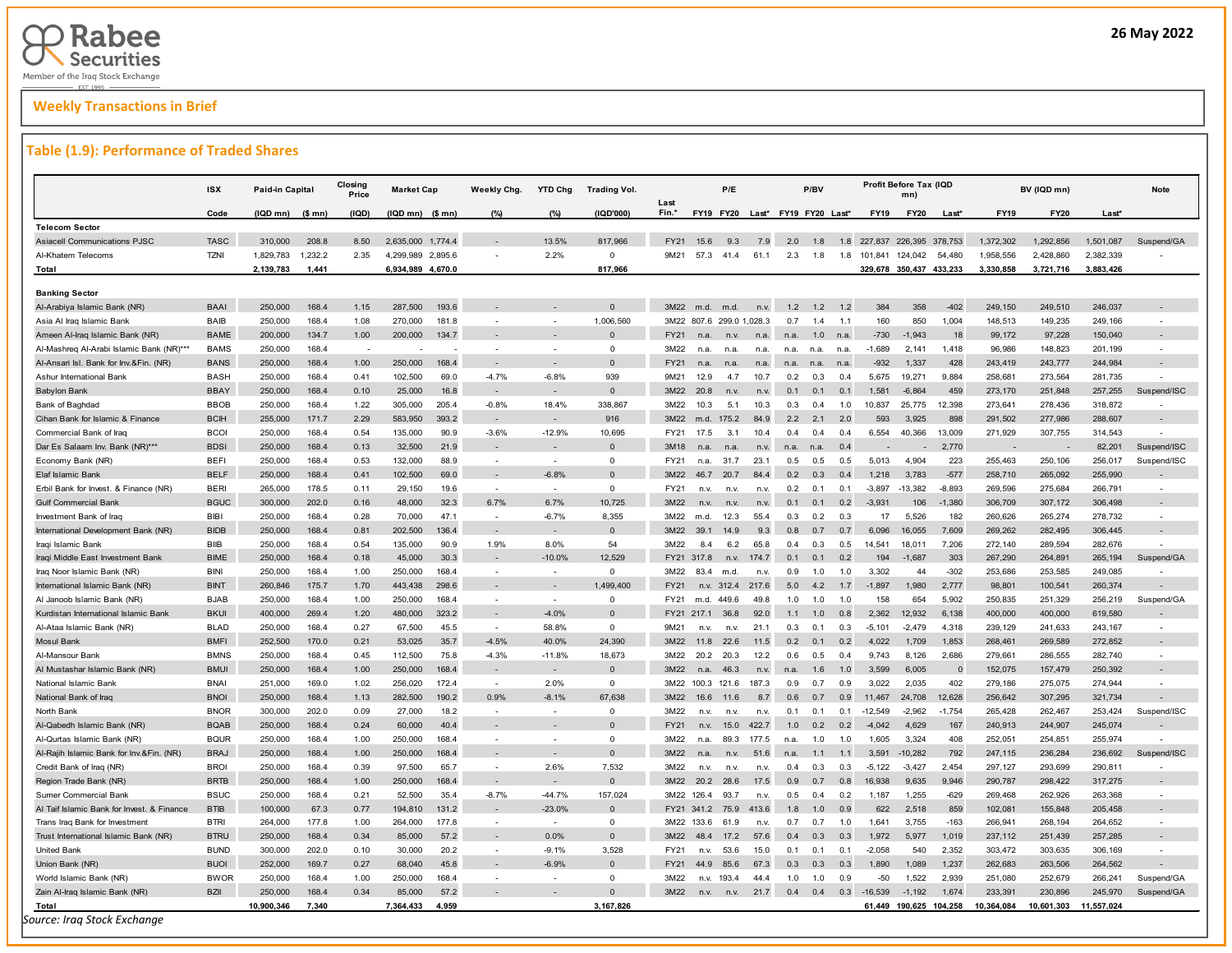

## **Table (2.0): Performance of Traded Shares**

|                                                       | <b>ISX</b>  | Paid-in Capital   |       | Closing<br>Price | <b>Market Cap</b> |       | Weekly Chg. YTD Chg      |                   | <b>Trading Vol.</b> | Last        |                  | P/E        |                    |            | P/BV                            |      |             | Profit Before Tax (IQD<br>mn) |          |                          | BV (IQD mn)              |           | Note                     |
|-------------------------------------------------------|-------------|-------------------|-------|------------------|-------------------|-------|--------------------------|-------------------|---------------------|-------------|------------------|------------|--------------------|------------|---------------------------------|------|-------------|-------------------------------|----------|--------------------------|--------------------------|-----------|--------------------------|
|                                                       | Code        | $(IQDmn)$ $($mn)$ |       | (IQD)            | $(IQDmn)$ $($mn)$ |       | (%)                      | (%)               | (IQD'000)           | Fin.*       |                  |            |                    |            | FY19 FY20 Last* FY19 FY20 Last* |      | <b>FY19</b> | <b>FY20</b>                   | Last*    | <b>FY19</b>              | <b>FY20</b>              | $Last*$   |                          |
| <b>Industry Sector</b>                                |             |                   |       |                  |                   |       |                          |                   |                     |             |                  |            |                    |            |                                 |      |             |                               |          |                          |                          |           |                          |
| <b>Baghdad for Packing Materials</b>                  | <b>IBPM</b> | 1,080             | 0.7   | 2.00             | 2,160             | 1.5   | $\overline{a}$           |                   | $\Omega$            |             | 3M22 114.0 311.2 |            | n.v.               | 2.0        | 2.1                             | 2.0  | 22          |                               | 26       | 1,046                    | 1,053                    | 1,099     |                          |
| <b>Baghdad Soft Drinks</b>                            | <b>IBSD</b> | 204,335           | 137.6 | 4.29             | 876,599           | 590.3 | $-2.5%$                  | 5.9%              | 663,938             | 3M22        | 11.5             | 12.0       | n.a.               | 1.6        | 1.7                             | 1.7  | 57,217      | 68,911                        | 6,606    | 366,178                  | 427,225                  | 507,173   |                          |
| <b>Electronic Industries</b>                          | <b>IELI</b> | 18,000            | 12.1  | 0.45             | 8,100             | 5.5   | $\overline{\phantom{a}}$ |                   | $\mathbf 0$         | 6M17        | n.a.             | n.a.       | n.v.               | n.a.       | n.a.                            | 0.6  |             |                               | $-902$   |                          |                          | 12,921    | Suspend/ISC              |
| Fallujah for Construction Mat. (NR)                   | <b>IFCM</b> | 3,120             | 2.1   | 3.40             | 10,608            | 7.1   | $-2.9%$                  | 15.9%             | 37,089              |             | 9M21 166.9       | n.a.       | 74.2               | 1.3        | n.a.                            | 3.6  | 28          |                               | 107      | 3,575                    |                          | 2,952     | ÷.                       |
| Nationality H. Furniture (NR)***                      | <b>IHFI</b> | 1,660             | 1.1   | 1.45             | 2,407             | 1.6   | $-3.3%$                  | 11.5%             | 871                 | <b>FY21</b> | n.a.             | n.v.       | n.a.               | n.a.       | 1.0                             | 1.1  |             | $-63$                         | 204      |                          | 2.311                    | 2,107     |                          |
| Al-Hilal Industries                                   | <b>IHLI</b> | 12,375            | 8.3   | 0.87             | 10,766            | 7.3   | $-1.1%$                  | 81.3%             | 43,290              | 9M21        | n.a.             | n.a.       | n.v.               | n.a.       | n.v.                            | n.v. | $\sim$      |                               | $-446$   |                          | $-20,746$                | $-21,625$ |                          |
| Iraqi for Carton Manufacturies                        | <b>IICM</b> | 7,590             | 5.1   | 0.96             | 7,286             | 4.9   | $-2.0%$                  | $-8.6%$           | 7,055               | 6M21        | n.a.             | n.a.       | n.v.               | n.a.       | n.a                             | n.v  |             |                               | $-149$   |                          |                          | $-3,643$  |                          |
| Iraqi Date Processing & Marketing                     | <b>IIDP</b> | 17.250            | 11.6  | 1.09             | 18,803            | 12.7  | $\sim$                   | $-6.0%$           | 3.883               |             | 9M21 281.8       | n.a.       | n.v.               | 1.0        | 1.0                             | 0.9  | 80          | 45                            | $-1.109$ | 20,996                   | 21.081                   | 21.030    | ÷,                       |
| Iraqi Engineering Works                               | <b>IIEW</b> | 1,500             | 1.0   | 4.65             | 6,975             | 4.7   |                          | 80.2%             | 349                 | 3M22        | n.a.             | n.a.       | n.v.               | n.a.       | n.a                             | 7.1  |             |                               | $-11$    |                          |                          | 976       |                          |
| Iraqi For Tufted Carpets                              | <b>IITC</b> | 500               | 0.3   | 16.63            | 8,315             | 5.6   | 0.8%                     | 10.9%             | 5,953               | 3M22        | 6.7              | 8.1        | n.v.               | 1.8        | 1.8                             | 3.0  | 749         | 688                           | 226      | 2,514                    | 2,713                    | 2,756     | $\sim$                   |
| AI-Khazer for Construction M.                         | <b>IKHC</b> | 1,100             | 0.7   | 2.30             | 2,530             | 1.7   | $\overline{\phantom{a}}$ | 21.1%             | 1,380               |             | FY20 125.2       | 12.1       | 25.0               | 1.1        | n a                             | n.a. | 12          | 101                           | 101      | 1,370                    |                          |           |                          |
| AL-Kindi of Veterinary Vac.                           | <b>IKLV</b> | 5,940             | 4.0   | 1.55             | 9,207             | 6.2   | $\sim$                   | $-0.6%$           | $\mathbf 0$         | 3M22        |                  | 46.3 411.5 | n.v.               | 1.4        | n.a                             | 1.3  | 217         | 19                            | $-143$   | 7,092                    | $\overline{\phantom{a}}$ | 7,125     |                          |
| Al-Mansour Pharmaceutical Industries                  | <b>IMAP</b> | 16,000            | 10.8  | 2.46             | 39,360            | 26.5  | $-5.4%$                  | 14.9%             | 18,505              | 3M22        | n.v.             | n.v.       | n.v.               | 1.1        | 1.6                             | 3.9  | $-1,961$    | $-286$                        | $-64$    | 5,511                    | 5,755                    | 10,103    |                          |
| Modern Chemical Industries (NR)                       | <b>IMCI</b> | 180               | 0.1   | 100.00           | 18,000            | 12.1  | $\sim$                   | 43.9%             | $\mathbf 0$         | 3M22        | n.v.             | n.v.       | n.a                | 3.6        | 2.3                             | 3.8  | $-42$       | $-169$                        | $-18$    | 5,006                    | 4,838                    | 4,757     |                          |
| Modern Construction Mat. (NR)                         | <b>IMCM</b> | 5,371             | 3.6   | 0.47             | 2,524             | 1.7   | $\overline{\phantom{a}}$ |                   | $\Omega$            | FY13        | n.a.             | n.a.       | 10.4               | n.a.       | n.a.                            | 0.5  |             |                               | 263      |                          |                          | 4,936     | Suspend/ISC              |
| National Comp. for Met. Ind. M.&B                     | <b>IMIB</b> | 7,500             | 5.1   | 2.25             | 16,875            | 11.4  | $-3.0%$                  | $-3.0%$           | 5,186               | 9M21        | n.v.             | n.v.       | 181.1              | n.v.       | n.v.                            | n.v. | $-541$      | $-299$                        | 70       | $-3,117$                 | $-3,246$                 | $-2,889$  |                          |
| Modern Sew ing***                                     | <b>IMOS</b> | 2,000             | 1.3   | 6.25             | 12,500            | 8.4   | $-2.3%$                  | 17.9%             | 4,782               | 3M22        | 19.6             |            | 39.7 20.5          | 2.9        | 5.2                             | 3.6  | 391         | 396                           | 152      | 2,230                    | 2,561                    | 3,476     |                          |
| National Chemical & Plastic Industries                | <b>INCP</b> | 15,188            | 10.2  | 2.37             | 35.994            | 24.2  | $-2.9%$                  | $-2.1%$           | 6.673               | 9M21        | 28.1             | n.a.       | 31.9               | 8.4        | n.a                             | 3.1  | 1.026       |                               | 845      | 3.430                    |                          | 11.502    |                          |
| Ready Made Clothes***                                 | <b>IRMC</b> | 3,187             | 2.1   | 12.65            | 40,310            | 27.1  | 6.3%                     | $-2.7%$           | 33,363              | 3M22        | 116.1            |            | 170.8 273.9        | 10.7       | 8.8                             | 16.4 | 198         | 111                           | 21       | 1,864                    | 2,149                    | 2,458     |                          |
| The Light and Mining Industries (NR)                  | <b>ITLI</b> | 16,800            | 11.3  | 0.31             | 5,208             | 3.5   | ÷.                       |                   | $\mathbf 0$         | <b>FY17</b> | n.a.             | n.a.       | n.v.               | n.a.       | n.a                             | n.v. |             |                               | $-1.547$ |                          |                          | $-19,806$ | Suspend/ISC              |
| Total                                                 |             | 340.676           | 229.4 |                  | 1,134,528         | 764.0 |                          |                   | 832.317             |             |                  |            |                    |            |                                 |      | 57,396      | 69.462                        | 4.232    | 417.697                  | 445.694                  | 547.409   |                          |
|                                                       |             |                   |       |                  |                   |       |                          |                   |                     |             |                  |            |                    |            |                                 |      |             |                               |          |                          |                          |           |                          |
| Hotel & Tourism Sector                                |             |                   |       |                  |                   |       |                          |                   |                     |             |                  |            |                    |            |                                 |      |             |                               |          |                          |                          |           |                          |
| Ashour Hotel (NR)                                     | <b>HASH</b> | 376               | 0.3   | 9.50             | 3,576             | 2.4   |                          | 48.4%             | 4.317               | 3M22        | n.v.             | n.v.       | n.a.               | 18.1       | 18.1                            | 26.8 | $-29$       | $\Omega$                      |          | 133                      | 133                      | 133       |                          |
| <b>Baghdad Hotel</b>                                  | HBAG        | 3,844             | 2.6   | 8.00             | 30,752            | 20.7  | $\overline{\phantom{a}}$ | 2.3%              | 0                   | 3M22        |                  | 13.5 142.4 | 13.7               | 4.1        | 4.7                             | 3.5  | 2,386       | 216                           | 560      | 7,827                    | 6,519                    | 8,695     | ÷                        |
| <b>Babylon Hotel</b>                                  | <b>HBAY</b> | 2,000             | 1.3   | 85.00            | 170,000           | 114.5 | $\overline{\phantom{a}}$ | 6.3%              | 425                 | 3M22        |                  | 36.2 80.3  | 35.9               | 13.0       | 17.2                            | 12.6 | 4,146       | 1,933                         | 3,117    | 11,550                   | 9,013                    | 13,530    |                          |
| <b>Ishtar Hotels</b>                                  | <b>HISH</b> | 7,000             | 4.7   | 9.10             | 63,700            | 42.9  | $-2.2%$                  | 97.8%             | 10,202              | 6M21        | n.a.             | n.v.       | n.v.               | n.a.       | 3.5                             | 6.4  |             | $-1.907$                      | $-505$   | $\overline{\phantom{a}}$ | 10,499                   | 9,948     | $\overline{\phantom{a}}$ |
| Karbala Hotels***                                     | <b>HKAR</b> | 7,500             | 5.1   | 0.95             | 7,125             | 4.8   | $\overline{\phantom{a}}$ | 3.3%              | $\mathbf{0}$        | 3M22        | n.v.             | 179.6      | n.a.               | 0.8        | 0.7                             | 0.9  | $-4$        | 35                            | $-5$     | 8,170                    | 8,203                    | 8,197     |                          |
| Mansour Hotel                                         | <b>HMAN</b> | 2,923             | 2.0   | 14.30            | 41,799            | 28.1  | 5.9%                     | 36.2%             | 14,888              | 6M21        | 50.2             | n.v.       | n.v.               | 9.0        | 9.5                             | 13.6 | 757         | $-1,104$                      | $-115$   | 4,201                    | 2,771                    | 3,077     |                          |
| National Company for Tourism Inv.                     | <b>HNTI</b> | 6,253             | 4.2   | 8.80             | 55,028            | 37.1  | $\overline{a}$           | 1.7%              | 4.040               | 3M22        | 44.2             | n.a        | n.a.               | 4.2        | n.a                             | 3.3  | 1.286       |                               | 43       | 13,548                   |                          | 16,610    |                          |
| Palestine Hotel                                       | <b>HPAL</b> | 4,470             | 3.0   | 8.25             | 36,878            | 24.8  | $\sim$                   | $-1.7%$           | $\mathbf 0$         | 3M21        | 98.7             | n.a.       | n.v.               | 4.8        | n.a.                            | 4.2  | 430         | $\sim$                        | $-38$    | 8,822                    |                          | 8,858     | Suspend/GA               |
| Al-Sadeer Hotel***                                    | <b>HSAD</b> | 1,363             | 0.9   | 13.50            | 18,399            | 12.4  | $-6.9%$                  | 26.2%             | 66,028              | 3M22        | m.d.             | m.d.       | n.a.               | n.v.       | n.a.                            | 16.5 | $-146$      |                               | $-26$    | $-819$                   |                          | 1,118     |                          |
| Mosul Dam Tourist Village (NR)                        | <b>HTVM</b> | 240               | 0.2   | 6.27             | 1,505             | 1.0   |                          | 71.8%             | $\Omega$            | 3M22        | 12.1             | n.v.       | n.v.               | n.v.       | n.v.                            | n.a  | 109         | $-177$                        | 11       | $-1,417$                 | $-1,579$                 |           |                          |
| Total                                                 |             | 35,969            | 24.2  |                  | 428,761           | 288.7 |                          |                   | 99,899              |             |                  |            |                    |            |                                 |      | 8,936       | $-1,003$                      | 3,043    | 52,017                   | 35,559                   | 70,165    |                          |
|                                                       |             |                   |       |                  |                   |       |                          |                   |                     |             |                  |            |                    |            |                                 |      |             |                               |          |                          |                          |           |                          |
| <b>Services Sector</b>                                |             |                   |       |                  |                   |       |                          |                   |                     |             |                  |            |                    |            |                                 |      |             |                               |          |                          |                          |           |                          |
| Al-Ameen Estate Inv.                                  | SAEI        | 6,960             | 4.7   | 1.50             | 10,440            | 7.0   |                          |                   | $\Omega$            | 3M22        | 30.7             | 30.1       | 51.3               | 0.7        | 0.7                             | 1.4  | 169         | 174                           | $-38$    | 6,453                    | 7,093                    | 7,308     |                          |
| AL-Badia for General Trans                            | <b>SBAG</b> | 2,200             | 1.5   | 0.59             | 1,298             | 0.9   | $\sim$                   | ÷                 | 0                   | FY17        | n.a              | n.a.       | n.v.               | n.a.       | n.a                             | 1.2  |             | <b>College</b>                | $-339$   | $\overline{\phantom{a}}$ | $\sim$                   | 1,121     | Suspend/ISC              |
| <b>Baghdad Passengers Transport</b>                   | <b>SBPT</b> | 1,000             | 0.7   | 28.95            | 28,950            | 19.5  | $-5.1%$                  | 5.3%              | 28,911              | 3M22        | 10.1             | 11.9       | n.a.               | 4.6        | 4.5                             | 5.1  | 1,785       | 1,559                         | 1,078    | 3,891                    | 4,107                    | 5,623     |                          |
| Ibdaa Al-Sharq Al-Aw sat G. Cont. (NR)                | <b>SIBD</b> | 3,000             | 2.0   |                  |                   |       | $\overline{\phantom{a}}$ |                   | $\mathbf 0$         | 3M22        | n.a.             | n.a        | n.a                | n a        | n.a                             | n.a  | 164         | 201                           | $-48$    | 4,510                    | 4,682                    | 4,624     |                          |
| Iraqi for General Transp. (NR)                        | <b>SIGT</b> | 3,900             | 2.6   | 1.14             | 4,446             | 3.0   |                          |                   | $\Omega$            | 3M21        | n.a.             | n.a.       | n.v.               | n.a.       | n.a                             | 1.4  |             |                               | $-29$    |                          |                          | 3,183     | Suspend/ISC              |
| Iraqi Land Transport                                  | SILT        | 14,000            | 9.4   | 1.55             | 21,700            | 14.6  | $\sim$                   | $\sim$            | $\Omega$            | 3M20        | n.v.             | n.a.       | n.v.               | 2.7        | n.a                             | 2.8  | $-1,226$    | $\overline{a}$                | 424      | 7,733                    |                          | 7,733     | Suspend/ISC              |
| Kharkh Tour Amuzement City***                         | <b>SKTA</b> | 1,500             | 1.0   | 2.70             | 4.050             | 2.7   | $-0.7%$                  | $-10.0%$          | 188.446             |             | 3M22 151.7       | n.v.       | 3.8                | 4.1        | 3.9                             | 2.5  | 34          | $-42$                         | 263      | 1,161                    | 1,119                    | 1,641     |                          |
| Al-Mosul for Funfairs***                              | <b>SMOF</b> | 1,500             | 1.0   | 11.40            | 17,100            | 11.5  | $\sim$                   | 0.9%              | 20,862              | 3M22        |                  |            | 50.7 346.2 157.6   | 6.5        | 6.4                             | 8.2  | 252         | 37                            | $-55$    | 1,982                    | 2,021                    | 2,084     | ÷                        |
|                                                       | <b>SMRI</b> |                   |       |                  |                   | 47.6  | 5.8%                     |                   |                     | 3M22        |                  |            |                    |            | 3.0                             | 2.8  |             | 27                            | 57       |                          |                          |           |                          |
| Mamoura Real-estate Inv<br>AL-Nukhba for Construction | <b>SNUC</b> | 22,780            | 15.3  | 3.10<br>0.40     | 70,618            |       | $-11.1%$                 | 27.0%<br>$-20.0%$ | 131,304             | 9M21        | m.d.             | m.d.       | 49.0<br>n.v. 389.6 | 1.7<br>0.3 | 0.3                             | 0.3  | $-13$       | $-12$                         | 5        | 23,364                   | 23,391                   | 24,797    |                          |
|                                                       |             | 2,066             | 1.4   |                  | 826               | 0.6   |                          |                   | 2,530               |             | n.v.             |            |                    |            |                                 |      |             |                               |          | 2,528                    | 2,516                    | 2,516     |                          |
|                                                       |             | 58,906            | 39.7  |                  | 159,428           | 107.4 |                          |                   | 372,054             |             |                  |            |                    |            |                                 |      | 1,165       | 1,944                         | 1,318    | 51,623                   | 44,929                   | 60,631    |                          |

**5**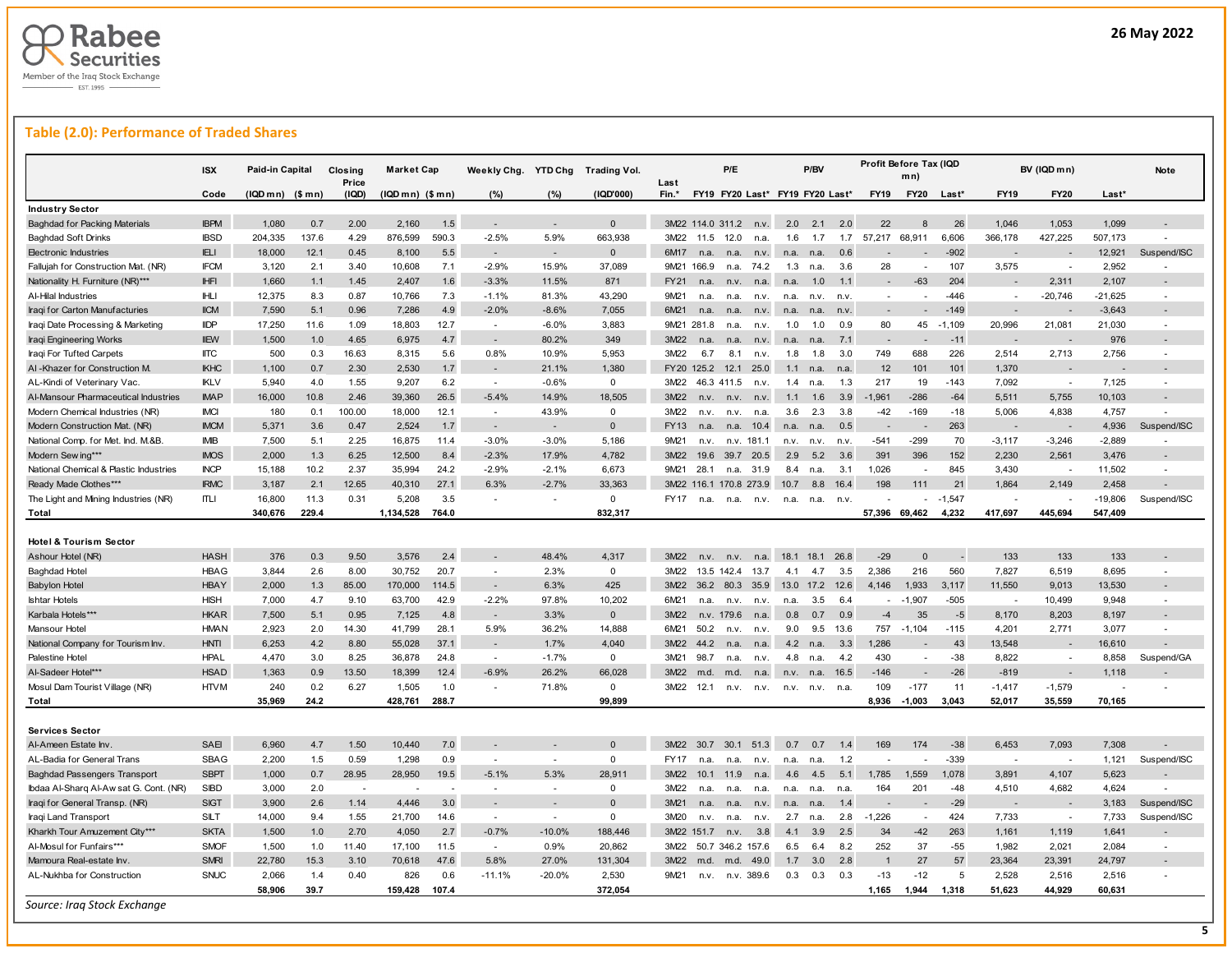

L

#### **Table (2.1): Performance of Traded Shares**

|                                                      | <b>ISX</b>  | Paid-in Capital  |       | Closina        | <b>Market Cap</b> |       | Weekly Chg. | <b>YTD Chg</b> | <b>Trading Vol.</b> |               |                       | P/E  |                  |                                 | P/BV           |     | Profit Before Tax (IQD | mn)         |        |                                                          | BV (IQD m n)             |        | <b>Note</b>              |
|------------------------------------------------------|-------------|------------------|-------|----------------|-------------------|-------|-------------|----------------|---------------------|---------------|-----------------------|------|------------------|---------------------------------|----------------|-----|------------------------|-------------|--------|----------------------------------------------------------|--------------------------|--------|--------------------------|
|                                                      | Code        | $(IQDmn)$ (\$mn) |       | Price<br>(IQD) | $(IQDmn)$ $($mn)$ |       | (%)         | (%)            | (1QD'000)           | Last<br>Fin.* |                       |      |                  | FY19 FY20 Last* FY19 FY20 Last* |                |     | <b>FY19</b>            | <b>FY20</b> | Last*  | <b>FY19</b>                                              | <b>FY20</b>              | Last*  |                          |
| <b>Agriculture Sector</b>                            |             |                  |       |                |                   |       |             |                |                     |               |                       |      |                  |                                 |                |     |                        |             |        |                                                          |                          |        |                          |
| Al-Ahlyia for Agricultural Prod.                     | AAHP        | 575              | 0.4   | 0.94           | 541               | 0.4   |             |                | $\Omega$            | 9M21          | 30.5 34.8             |      | n.v.             | 1.8                             | 2.0            | 1.7 | 21                     | 18          | $-9$   | 348                                                      | 327                      | 313    |                          |
| Iraqi Agricultural Products Mark. Meat               | AIPM        | 5.000            | 3.4   | 4.80           | 24.000            | 16.2  | $-1.0%$     | 6.7%           | 3.840               | 3M22          |                       |      | 43.6 735.2 45.3  | 3.0                             | 2.8            | 2.4 | 641                    | 36          | 133    | 8.034                                                    | 8.162                    | 9.946  | $\overline{\phantom{a}}$ |
| Iraqi Agricultural Products                          | <b>AIRP</b> | 360              | 0.2   | 21.00          | 7.560             | 5.1   | $\sim$      | 13.5%          | $\Omega$            | 3M22          | 32.3                  | 34.3 | 12.6             | 1.7                             | 1.8            | 2.7 | 158                    | 156         | 151    | 2.532                                                    | 2.504                    | 2.753  |                          |
| Iraqi for Seed Production***                         | <b>AISP</b> | 20,000           | 13.5  | 11.30          | 226,000           | 152.2 | $-1.4%$     | 25.4%          | 231,920             | 9M21          | 16.7                  | 7.9  | n.v.             | 3.3                             | 3.0            | 2.9 | 4.741                  | 14.088      | 8.356  | 24,344                                                   | 36,376                   | 76,689 |                          |
| Modern Animal & Agr. Production                      | <b>AMAP</b> | 4,101            | 2.8   | 0.21           | 861               | 0.6   |             | $\sim$         | $\Omega$            | 6M20          | n.a.                  | n.a. | 9.8              | n.a.                            | n.a.           | 0.2 |                        |             | 44     |                                                          | $\overline{\phantom{a}}$ | 4,066  | Suspend/ISC              |
| Middle East Prod. & Marketing-Fish                   | <b>AMEF</b> | 300              | 0.2   | 8.25           | 2,475             | 1.7   |             |                | $\Omega$            | 6M21          | n.v.                  | n.v. | n.v.             | 1.9                             | 4.3            | 3.4 | $-174$                 | $-42$       | 44     | 1,383                                                    | 664                      | 722    | Suspend/GA               |
| AL - Rebas for Poultry & Feed                        | AREB        | 30,000           | 20.2  | $\sim$         |                   |       |             |                | $\Omega$            | 9M21          | n.a.                  | n.a. | n.a.             |                                 | n.a. n.a. n.a. |     | 2.794                  | 3,194       | $-118$ | 41,062                                                   | 17,682                   | 17,564 |                          |
| Total                                                |             | 30.336           | 20.4  |                | 261.437           | 176.1 |             |                | 235.760             |               |                       |      |                  |                                 |                |     | 5.386                  | 14.257      | 8.718  | 36.641                                                   | 48.032                   | 94.489 |                          |
| <b>Insurance Sector</b><br>AHliya For Insurance (NR) | <b>NAHF</b> | 7.000            | 4.7   | 0.50           | 3.500             | 2.4   | $\sim$      | $-9.1%$        | $\mathbf{0}$        | 3M22          | n.v.                  | n.v. | 6.5              | 0.5                             | 1.5            | 0.5 | $-271$                 | $-113$      | 126    | 2.168                                                    | 2.075                    | 7,316  |                          |
| Al-Ameen for Insurance***                            | <b>NAME</b> | 4,690            | 3.2   | 0.63           | 2.955             | 2.0   | 14.5%       | $-4.3%$        | 22.871              |               | 3M22 118.2            | 19.9 | 7.7              | 0.7                             | 0.7            | 0.6 | 26                     | 144         | 79     | 4.040                                                    | 4,228                    | 4.616  | $\overline{\phantom{a}}$ |
| Dar Al-Salam for Insurance (NR)                      | <b>NDSA</b> | 7.000            | 4.7   | 0.39           | 2.730             | 1.8   |             | $-32.8%$       | $\mathbf{0}$        | 9M21          | 33.0                  | 48.7 | 39.5             | 0.6                             | 0.8            | 0.4 | 162                    | 161         | -5     | 8.055                                                    | 8.077                    | 7.688  |                          |
| Gulf Insurance&Reinsurance***                        | <b>NGIR</b> | 7.000            | 4.7   | 0.28           | 1.960             | 1.3   | 21.7%       | $-58.2%$       | 1.449               |               | 9M21 123.9 323.2 22.5 |      |                  | 0.6                             | 2.1            | 0.3 | 13                     | 18          | 65     | 2.361                                                    | 2.366                    | 7.605  |                          |
| Al-Hamraa for Insurance (NR)***                      | <b>NHAM</b> | 25,000           | 16.8  | 0.70           | 17,500            | 11.8  | $\sim$      | $-28.6%$       | $\mathbf{0}$        | 9M21          | 5.0                   | 3.3  | n.v.             | 0.3                             | 0.3            | 1.6 | 686                    | 1.057       | 1.488  | 9.287                                                    | 10,578                   | 11,054 |                          |
| Total                                                |             | 50.690           | 34.1  |                | 28,645            | 19.3  |             |                | 24.319              |               |                       |      |                  |                                 |                |     | 617                    | 1,267       | 1.763  | 25,911                                                   | 27,323                   | 38.280 |                          |
| <b>Investment Sector</b>                             |             |                  |       |                |                   |       |             |                |                     |               |                       |      |                  |                                 |                |     |                        |             |        |                                                          |                          |        |                          |
| Al-Ameen Financial Inv. (NR)                         | <b>VAMF</b> | 1,500            | 1.0   | 0.55           | 825               | 0.6   |             | $-8.3%$        | $\Omega$            | 3M22          |                       |      | n.v. 404.9 106.8 | 1.6                             | 1.3            | 0.5 | $-7$                   | 3           | $-1$   | 827                                                      | 829                      | 1,536  | Suspend/GA               |
| AL- Batek Investment (NR)                            | <b>VBAT</b> | 1,000            | 0.7   | 0.45           | 450               | 0.3   |             | $\sim$         | $\mathbf{0}$        |               | FY19 558.5            |      | n.a. 558.5       | 0.4                             | n.a.           | 0.4 |                        |             |        | 1,220                                                    | $\sim$                   | 1.220  | Suspend/ISC              |
| Al-Khair for Financial Inv. (NR)                     | <b>VKHF</b> | 7.000            | 4.7   | 0.10           | 700               | 0.5   |             |                | $\Omega$            | 6M20          | n.v.                  | n.a. | n.v.             | 0.8                             | n.a.           | 0.3 | $-1.246$               |             | $-54$  | 2.048                                                    | $\sim$                   | 2.048  | Suspend/ISC              |
| Bain Al-Nahrain Financial Inv. (NR)                  | <b>VMES</b> | 1.000            | 0.7   | 0.90           | 900               | 0.6   |             |                | $\Omega$            | 3M22          | n.v.                  | n.v. | n.v.             | 1.8                             | 1.9            | 1.9 | $-96$                  | $-35$       | $-52$  | 498                                                      | 464                      | 466    |                          |
| AL-Wiaam for Financial Inv. (NR)                     | <b>VWIF</b> | 2.000            | 1.3   | 0.25           | 500               | 0.3   | $\sim$      | $-7.4%$        | $\Omega$            | 3M22          | 24.3                  | 12.8 | 11.5             | 0.7                             | 0.7            | 0.3 | 63                     | 120         | $-17$  | 1.890                                                    | 1.992                    | 1.949  |                          |
| Al-Zaw raa for Financial Inv. (NR)                   | <b>VZAF</b> | 1,150            | 0.8   | 0.20           | 230               | 0.2   |             |                | $\Omega$            | 3M22          | n.v.                  | n.v. | n.v.             | 0.4                             | 0.3            | 0.2 | $-58$                  | $-71$       | $-4$   | 1,062                                                    | 1.167                    | 946    |                          |
| Total                                                |             | 13,650           | 9.2   |                | 3,605             | 2.4   |             |                | $\Omega$            |               |                       |      |                  |                                 |                |     | $-1.343$               | 17          | $-127$ | 7.546                                                    | 4.452                    | 8.165  |                          |
| <b>Grand Total</b>                                   |             | 13.320.356       | 8.970 |                | 16.315.826 10.987 |       |             |                | 5.550.142           |               |                       |      |                  |                                 |                |     |                        |             |        | 464.971 624.865 555.020 14.189.389 14.780.186 16.058.391 |                          |        |                          |

*Source: Iraq Stock Exchange*

\*Average data was calculated according to the recent twelve months, by dividing the total trading volume in the last twelve months by the total number of trading days (excluding the No. of days shares were suspended due to *\*\* Last Financials: The date of the most recent financial statements.* 

P/E (Last): While calculating P/E (Last), we divided "Current Mcap" to "trailing net profit" when the recently announced financial statements are for the interim period. For the companies which trailing profit cannot be ca we divided "Current MCap" to "annualized YTD profit," while calculating P/E (Last). We adjusted unaudited profit before tax values by deducting 15% income tax, while calculating annualized YTD profit.

 *P/BV (Last): Calculated by dividing "Current Mcap" to "BV in its Last Financials".*

Iraqi banks started to publish IFRS annual reports starting 2016; however, interim period results are available according to Iraqi accounting rules. As a result, we will continue to depend only on the financial results pre *rules to be able to work with consistent data till the financial statements for both quarterly and annual data will be available according to IFRS standards.* 

\*\*\*When the original shares resume trading, we start using the number of shares that the company will reach after the capital increase with the assumption that the capital increase was reflected to the price of the shares. *Mcap.*

*Note: "Suspend/ISC" companies are not trading due to ISC Instructions.*

 *"Suspend/GA" companies are not trading due to General Assembly Meetings.*

"(NR)": These are the companies which are trading in the Non-Regular market (in compliance with Iraq Securities Commission law numbered 132/9 on 20/12/2012). These companies were moved to the secondary market (non-regular) decrease in their trading volume and the number of days that these companies are being traded for. Please note, according to the Requlations of the Secondary Market, in each trading session, the average share price will be maximum increase and decrease of +/- 20% will be based on the average price in the previous session. The price should be valid during three effective trading sessions after the listing, and it will be free in the first tra "We use the FX rate given by the bank that Rabee Securities makes its banking transactions while calculating the dollar values in our research reports instead of CBI market FX rate to be more conservative."